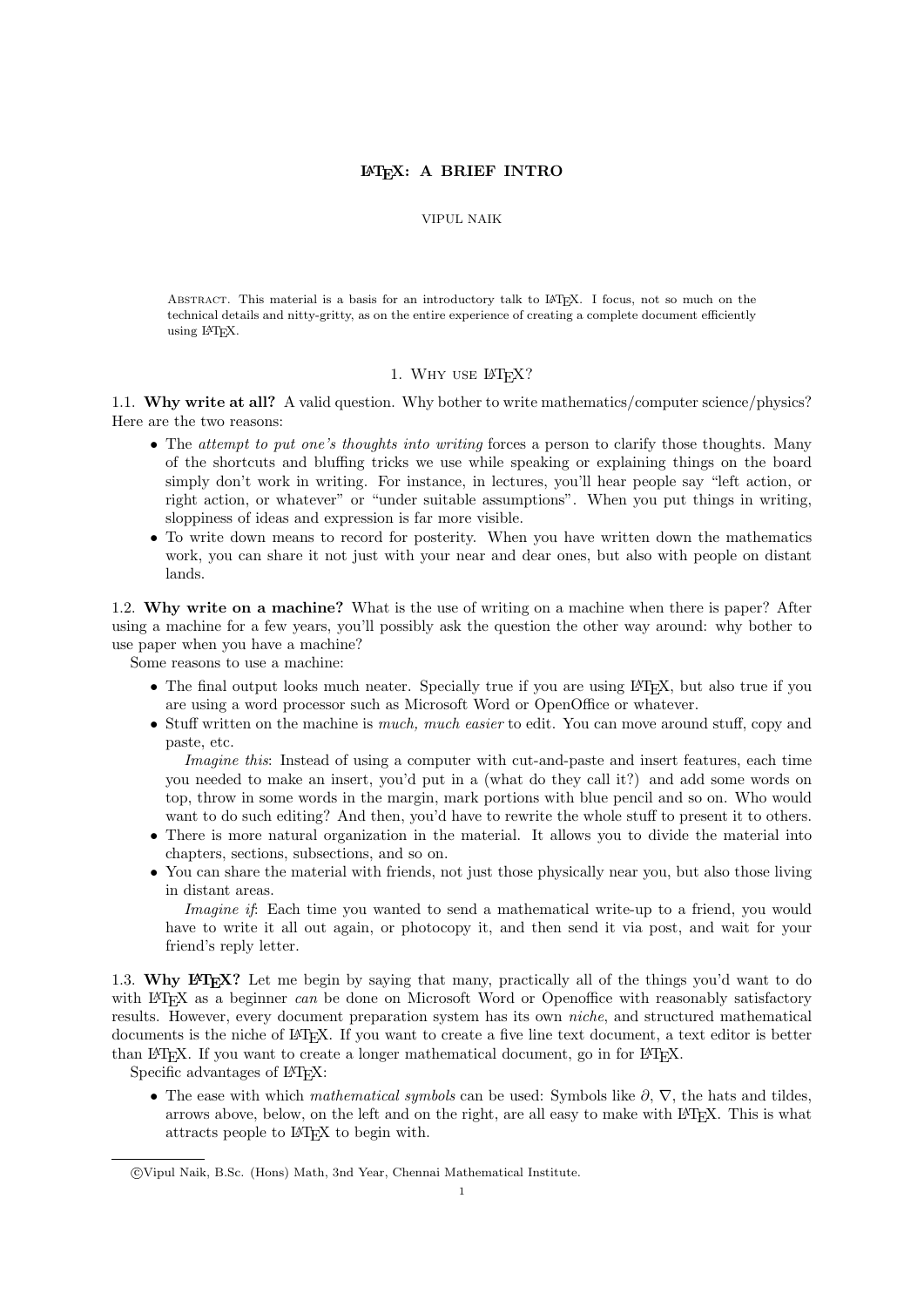- The ease with which entire mathematical expressions and derivations can be organized and displayed. For instance, manipulating one equation for a few lines to obtain another.
- The ease with which the usual constructs of structured mathematical documents can be accommodated. Apart from the division into chapter, section and subsection (which is common with other type of texts), the use of list environments (which is again common with other types of texts), there are the theorem environments and proof environments that allow us to indulge in the usual mathematical style of claims, lemma, corollaries and proofs.
- The ability to *define macros* both for shortcuts and for modularity.
- The pretty appearance of the final text.

Most of these functionalities can be extracted from word processors, but LATEX allows it much more easily. So easily that I hope that after this one talk, you'll know how to do it.

# 2. What this talk is about

<span id="page-1-0"></span>2.1. Other resources. Before launching off, I will list some "standard" introductions to LATEX. Of course, you're likely to hit on many more through a search engine (type "introduction to LATEX" in the search bar).

Online resources:

- "The Not-so-short introduction to L<sup>AT</sup>FX2e" is a rather famous (shall we say notorious?) introduction. Here's the link to one of the places you can find it:
	- <http://www.ctan.org/tex-archive/info/lshort/english/lshort.pdf>
- An introduction to T<sub>EX</sub> and L<sup>AT</sup>EX by the Harvard Mathematics Department: <http://www.math.harvard.edu/texman>
- The Wikibooks book on L<sup>AT</sup>FX:

#### <http://en.wikibooks.org/wiki/LaTeX>

Book resources:

- " $\mathbb{P}(\mathbb{F}(\mathbb{F}(\mathbb{F}(\mathbb{F}(\mathbb{F}(\mathbb{F}(\mathbb{F}(\mathbb{F}(\mathbb{F}(\mathbb{F}(\mathbb{F}(\mathbb{F}(\mathbb{F}(\mathbb{F}(\mathbb{F}(\mathbb{F}(\mathbb{F}(\mathbb{F}(\mathbb{F}(\mathbb{F}(\mathbb{F}(\mathbb{F}(\mathbb{F}(\mathbb{F}(\mathbb{F}(\mathbb{F}(\mathbb{F}(\mathbb{F}(\mathbb{F}(\mathbb{F}(\mathbb{F}(\mathbb{F}(\mathbb{F}(\mathbb{F}(\mathbb{F}(\$
- "The LATEX companion" by Goossens, Mittelbach, Samarin
- "IATEX for everyone" by Jane Hahn

Important sites related to LAT<sub>EX</sub> are here:

- The Comprehensive TEX Archive Network: This has material to help people get started on LATEX, and also has a number of extra packages that can be downloaded to make life easier for future T<sub>E</sub>Xers. The webpage is <http://www.ctan.org>
- The LAT<sub>EX</sub> Project page contains general information about the LAT<sub>EX</sub> project. The webpage is <http://www.latex-project.org>
- The T<sub>E</sub>X Users Group page: The webpage is <http://www.tug.org>
- The MikT<sub>EX</sub> page. This has downloadable version of L<sup>AT</sup>EX for Windows (a 25 MB version as well as the more elaborate version). The webpage is <http://www.miktex.org>

2.2. What I focus on in this talk. In this talk, I want to give and tell something that is not easily available from a command list or quick reference. I want to give information (biased by my own opinions) that will help you create great documents quickly using LATEX. I want that, at the end of this talk, people are able to convert thoughts *directly* into LAT<sub>EX</sub> files, rather than take the circuitous route of first writing them on paper or as plain text and then T<sub>E</sub>Xing it out.

Some things I'll talk about:

- The overall look and feel of a LATEX file. The way it works. The way to write it at first shot.
- More on mathematical symbols
- Global structural elements: chapters, sections, subsections
- Local structural elements: list environments, theorem environments, mathematical environments, tabular environments
- Indexing, cross references, and footnotes
- General points about mathematical writing
- The use of style files, commands, and macros

2.3. The golden rule. The golden rule of LATEX use, that I'll reiterate in different avatars, is: use the logically correct and appropriate symbols even if alternative symbols have similar appearance. Remember, it is not just the final output file that matters, the source LATEX should also be easy to read and edit. Some examples: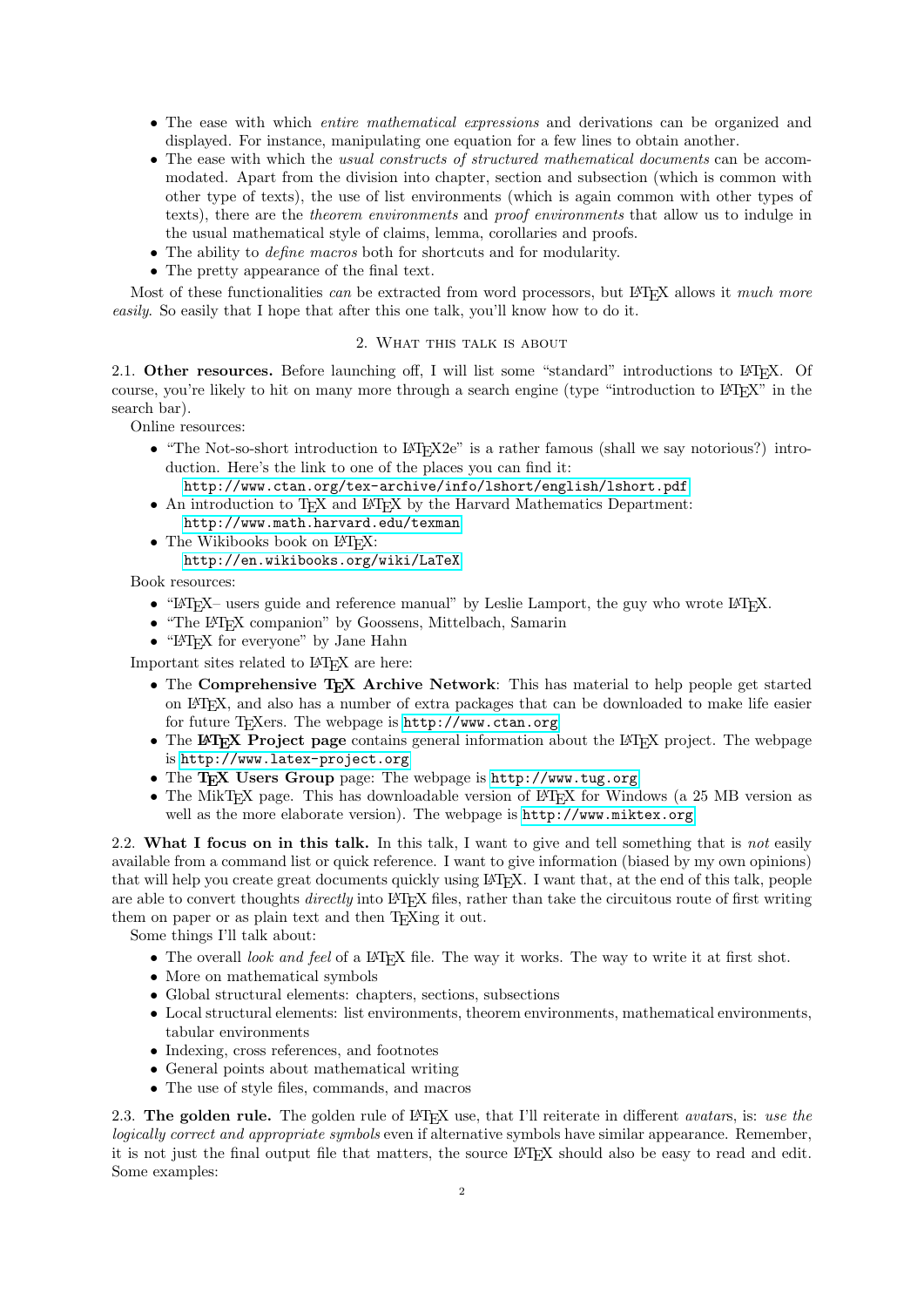- Use the proper symbols for summation and product rather than the mimicking Greek letters. Use the name derived from the nature of the operation wherever possible, rather than the name derived from the physical appearance.
- Tell IAT<sub>EX</sub> the title, author etc. of the document instead of using your own fonts to display the title and author.
- Use IAT<sub>EX</sub> sections and subsections rather than typing headings and subheadings in your own arbitrary format.
- Use standard IATEX list environments.
- 2.4. Typographical conventions. In the coming sections, I shall follow some conventions:
	- While naming the L<sup>AT</sup>EX command in a text description, I shall use a typewriter font. Also, I will not put the preceding backslash in the text description of the command. However, to run the command effectively, please do put the backslash before the command name, and put the parameters in curly or square braces, depending on whether or not they are optional.
	- In some cases, I show both the original LAT<sub>E</sub>X source and the compiled text. The original LAT<sub>E</sub>X source is printed using the verbatim mode.

## 3. THE LOOK AND FEEL OF A LATEX FILE

3.1. Preparing documents using  $E_{\text{TR}}$ . These are the typical steps in document preparation using LATEX:

- (1) Type out the LATEX source in a conducive editor. Typical editors are emacs (both Windows and Linux), vi (Linux), and winedt (Windows). There are other preparation tools as well, specialized for LAT<sub>EX</sub>. A popular tool is kile.
- (2) Compile the LATEX source, either from within the editor, or from the command prompt. Depending on what you want to convert the LATEX file to, you can choose the appropriate compiler.

| Final type    | Command    |
|---------------|------------|
| DVI           | latex      |
| <b>PDF</b>    | pdflatex   |
| <b>RTF</b>    | latex2rtf  |
| HTML          | latex2html |
| $XML$ (addon) | t.t.m      |

Each time you invoke the command, it does one pass of compilation, and produces the corresponding output file. In the first pass, table of contents, index, footnotes etc. may not all be put, because these require information available only in the second pass. The information needed is stored in other files: .toc for the table of contents, .idx for the index entries, .aux for auxiliaries, .log for the compilation log.

If compilation gives an error, figure out the error and quit (type X to quit). Correct in the original document and recompile. If compilation says something about "rerun to get references right" then do so.

- (3) To make the index, you need to run the command makeindex on the .idx file. This sorts the entries and produces a .ind file. When you next compile the original document, the .ind file will get included at places where you have asked for the index to be printed. Note that you may again need to recompile for the table of contents to contain the correct link to the index.
- (4) After you have compiled enough times and got a stable document, view it. See if the output document is what you had hoped for.

3.2. What goes on top. Here's how a typical  $\mathbb{F}[\mathbb{F}X]$  file looks:

```
\documentclass[12pt]{article}
\usepackage{fullpage,hyperref}
```
\input{/ag/vipul/math/ownworks/seriousart.sty}

\title{How to win friends and influence people: a review} \author{Vipul Naik}

\makeindex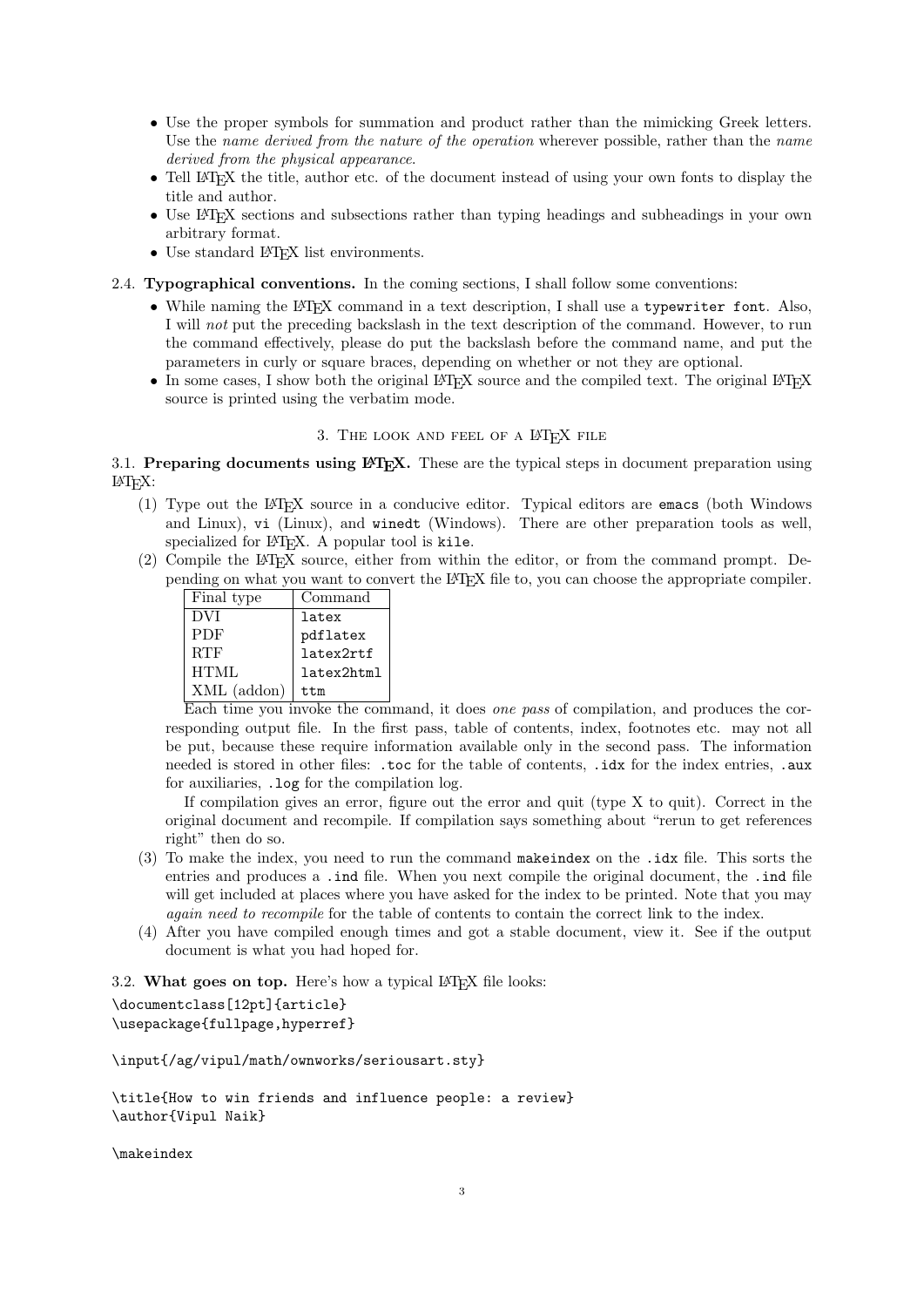```
\begin{document}
\maketitle
\begin{abstract}
 I am ....
\end{abstract}
```
\section{}

....

#### \printindex \end{document}

Here's the analysis line by line.

(1) The first line describes the type or class of the document. The standard document classes are: article, book, slides, report, letter. The American Mathematical Society has brought out variants of each of these, and we thus have: amsart (for article), amsbook (for book), and amsreport (for report).

The document classes differ in global structural elements: article has only section, subsection and subsubsection, whereas book has part, chapter, section, subsection.

Look carefully at the line:

\documentclass[12pt]{article}

The first word (documentclass) is the command name and the thing in curly braces (article) is the *parameter*. The things in square braces  $(12pt)$  are *optional parameters*. This is a general LATEX rule: command begins with a back slash, compulsory arguments in curly braces, optional arguments in square braces (if any). The optional arguments in this case give further information to the paragraph-making and page-making programs so that they can produce the correct effect.

- (2) The second line gives a list of packages to use in the document. LATEX has a diverse collection of packages, each specializing for a different purpose. The fullpage package fits in more content into the page (by reducing margin sizes) while the hyperref package makes the final PDF file with clickable links. The kind of package you want to use depends on the kind of document you want to finally produce.
- (3) The third line is my own style file– essentially a list of macros, commands and other conveniences I frequently use throughout my LATEX writing.
- (4) The fourth line tells the LAT<sub>EX</sub> processor the *title* of the document. Note that this is not equivalent to actually printing the title on screen. Rather, it is like abstractly *informing* LATEX about the title.

 $E<sub>TFX</sub>$  can do a lot with the title apart from printing it on top: it uses the title for headers, footers and other things depending on the document class and other options.

- (5) The fifth line tells the LATEX processor the name of the author of the document. Again, this is not equivalent to printing the author on screen. As with the title, LATEX uses the author for headers, footers and other purposes.
- (6) The line saying makeindex essentially tells LATEX to be willing to index items as and when indicated.
- (7) The line \begin{document} is the official indication that the document has begun. It is only after this line that one can start typing plain text and expect it to appear in the final document. From begin{document} to end{document} is the content of the document.
- (8) The maketitle command tells LATEX to print the title (along with author and other relevant information). The way it prints depends on the document class, but that can be changed using various options.
- (9) The abstract is something where you briefly describe the purpose of the document. It isn't necessary to write an abstract, but it helps people decide whether to read what's below, and it helps you remember what you wrote!
- (10) The document then begins, with sections and subsections and so on.

#### 3.3. Basic environment rules.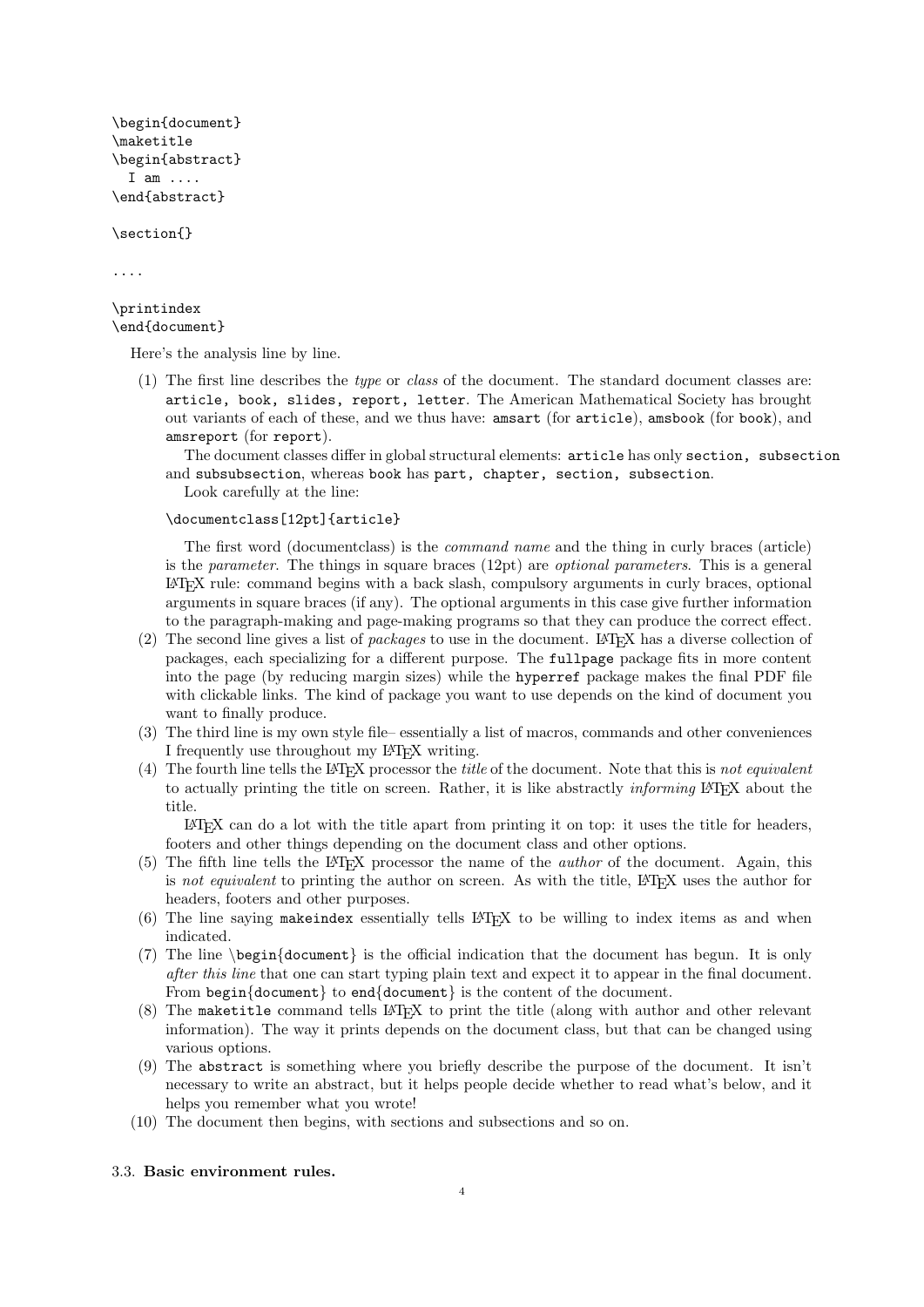<span id="page-4-1"></span>3.3.1. Outside the "document". There are six basic modes in LATEX (don't ask me to list them right now). One of them, incidentally, is the mode *before* the **begin**{document} instruction. The commands given here are general information about the document such as: what style files to include and use, what new commands and macros are being defined, what is the title, author, whether or not to make the index and so on. Things given there are not directly printed on the final document.

3.3.2. Text mode within the document. Text mode within a document is almost like ordinary text – it goes word for word into the final document. However, there are some rules:

- Multiple spaces are treated as a single space. Thus the sentences: "I am Vipul" and "I am Vipul" are treated equivalently.
- A single carriage return (or enter) is also treated as a single space. This allows lot of flexibility in the LATEX file (you can keep short lines) which does not affect the final look of the document.
- Two consecutive carriage returns indicate to LAT<sub>EX</sub> the beginning of a new paragraph. However, LATEX does not itself leave a new line for a new paragraph. Use double backslash to force a new line in the final document, or to force an empty line.

3.3.3. Display environments within text. These function largely like the text mode itself, except that the indentation and spacing may be a little different.

- The quote environment.
- The verse environment.
- The center environment causes whatever is inside to get center-aligned.

<span id="page-4-0"></span>3.3.4. Math mode within text. For mathematical symbols within plain text, enclose the mathematical text between \$ signs. Remember that mathematical text doesn't just mean complicated mathematical symbols. Even if using an English letter for a variable, enclose the English letter between \$ signs so that it gets the right appearance. For instance, the text:

Let me explain the use of elementary algebra in word problems. Suppose we are told that a fruit basket contains twice as many apples as oranges, and that the number of bananas is one more than the number of apples. If the total number of apples, oranges and bananas is \$26\$, then what is the number of apples?

Here's how the solution runs: let \$x\$ be the number of oranges. Then, from the given information, the number of apples is \$2x\$, and the number of bananas is  $2x + 1$ . Hence the total number of fruits is  $x + (2x) + (2x + 1)\$ making it  $$5x + 1$ \$. We then have the equation  $$5x + 1 = 26$ \$, giving the solution  $x = 5$ . Because the number of apples is \$2x\$, we obtain that there are \$10\$ apples.

This is how the same text appears when compiled:

Let me explain the use of elementary algebra in word problems. Suppose we are told that a fruit basket contains twice as many apples as oranges, and that the number of bananas is one more than the number of apples. If the total number of apples, oranges and bananas is 26, then what is the number of apples?

Here's how the solution runs: let  $x$  be the number of oranges. Then, from the given information, the number of apples is 2x, and the number of bananas is  $2x + 1$ . Hence the total number of fruits is  $x + (2x) + (2x + 1)$  making it  $5x + 1$ . We then have the equation  $5x + 1 = 26$ , giving the solution  $x = 5$ . Because the number of apples is  $2x$ , we obtain that there are 10 apples.

3.3.5. Display math mode. In display math mode, whole lines are devoted to displaying mathematical text. The symbols are thus wider, better spaced out, and are prettier to look at on the whole. Be careful about distinguishing between inline math and display math.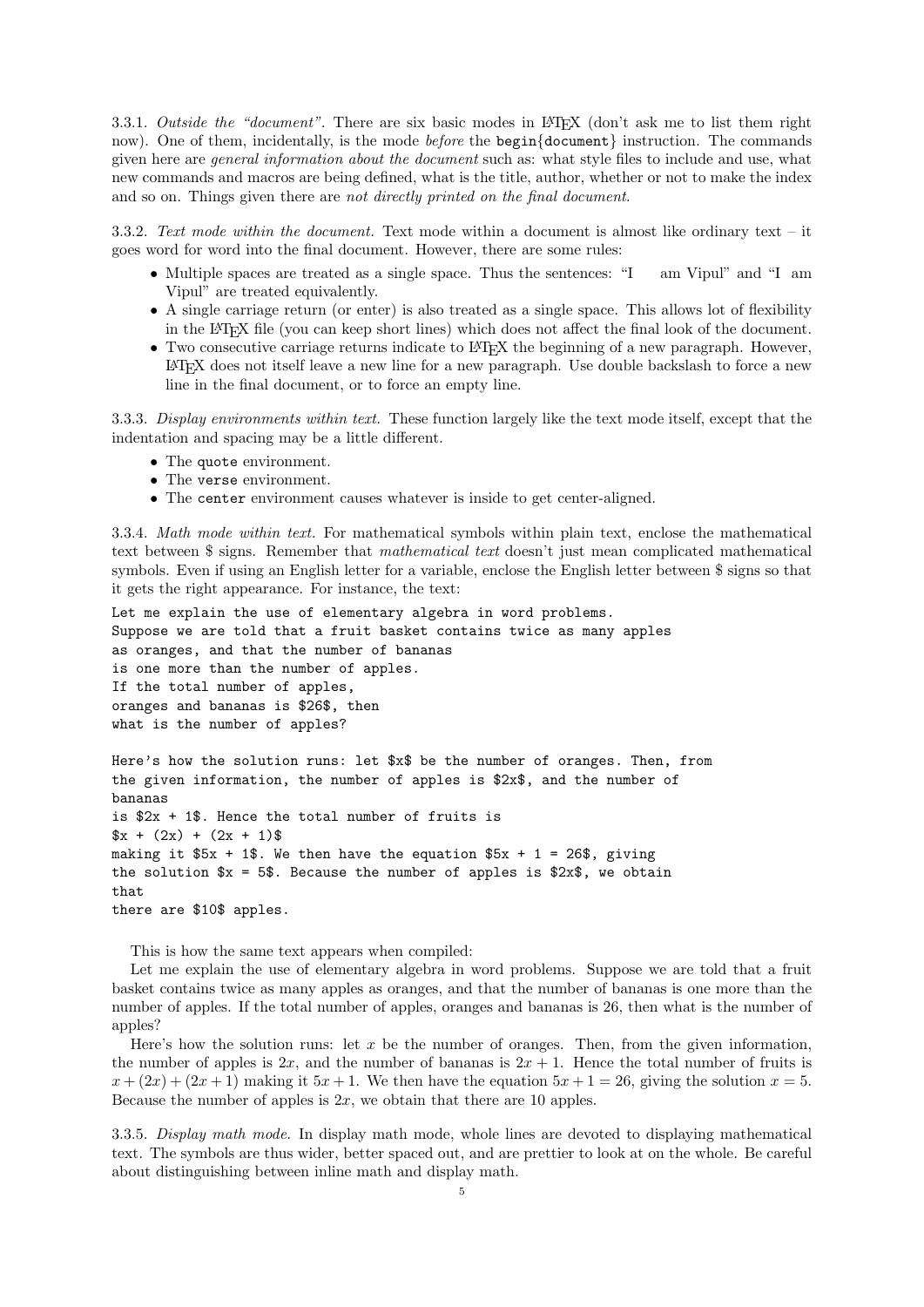<span id="page-5-0"></span>A formula that looks congested in inline math:  $\binom{n}{k} = \frac{n}{k} \binom{n-1}{k-1}$  looks nice in display math:

$$
\binom{n}{k} = \frac{n}{k} \binom{n-1}{k-1}
$$

Display math can be activated in any of these ways:

- Simply use a double dollar to open and a double dollar to close.
- Use an equation environment or equation array environment. Equation array environments are used for listing one or more equations, aligned at the equality symbols. Moreover, these equations automatically get numbered. More on this later.

Just as there is inline math in text mode, there is inline text in display math mode using the text command. For instance:

\begin{equation\*} \overline{F} = m\overline{a} \text{ (Newton's second law)} \end{equation\*}

appears as:

 $\overline{F} = m\overline{a}$  (Newton's second law)

3.3.6. Verbatim mode. Verbatim mode is one of the least LAT<sub>EX</sub> like: the text appears on screen exactly as you type it. No need to hit double enters for a single enter. Spaces are reproduced faithfully on screen. Constant width font is used. Typically, verbatim mode is used to reproduce pieces of program code.

3.4. Font options for text. There are six font options and some variants:

- Roman or  $rm$ . To print Roman font, use  $\rm \rm \,m$ . This is anyway the default font.
- Italic or it, Slant or sl, and Emphasis or em: They have almost the same effect. An example of the use of emphasis:

There is practically {\em not even one} shop open in the street on Sunday.

Some people use emph instead of em. emph works by taking in a parameter, so the above becomes:

There is practically \emph{not even one} shop open in the street on Sunday.

This appears as:

There is practically not even one shop open in the street on Sunday.

- Bold face or bf: Gives a thick bold face appearance. For instance:
	- A {\bf charge} is a unit of electrical accumulation.

Some people use textbf instead of bf. textbf works by taking in a parameter, so the above becomes:

A \textbf{charge} is a unit of electrical accumulation.

Both of them appear as:

A charge is a unit of electrical accumulation.

• Sans serif or sf, typewriter or tt (gives Courier New) and Small Caps. My name in each of them: Vipul Naik, Vipul Naik and Vipul Naik.

3.5. Comments. Comments in a LATEX file begin with a  $\%$  symbol and proceed right till the next carriage return. There is no support for nested comments.

### 4. More on mathematical symbols

4.1. Sources for complete lists of symbols. CTAN has a comprehensive listing:

http://www.ctan.org/tex-archive/info/symbols/comprehensive/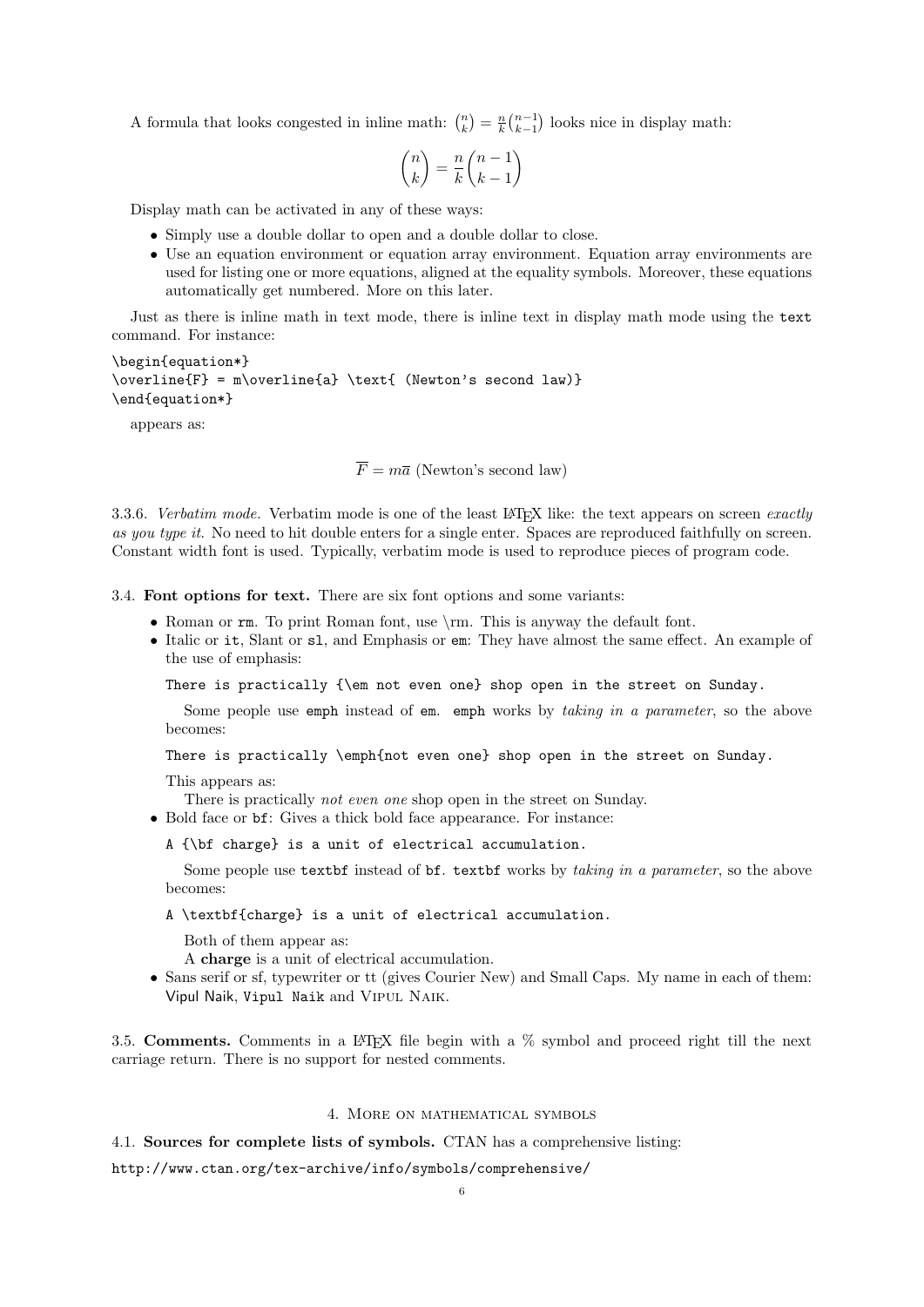- 4.2. Augmentations. Important points about subscripting and superscripting:
	- Subscript: To put stuff in the subscript, use the underscore or  $\Box$  followed by the content in the subscript. If the content is only 1 letter, or a single command, there is no need to put curly braces. Otherwise, curly braces are necessary.

It is not possible to have two subscripts one after the other in LAT<sub>EX</sub>. However, we can have nested subscripting – one subscript within the other.

- Superscript: To put stuff in the superscript, use the carat symbol (the one above 6 on QWERTY keyboards).
- Head clothing: To put symbols on top, we specify the top symbol, and provide to it as parameter the thing on top of which it is being put. Important commands:

|                          |          | Command   Parameter   Result |                       |
|--------------------------|----------|------------------------------|-----------------------|
|                          | hat      | $x_i$                        | $\hat{x_i}$           |
|                          | tilde    | m                            | $\sim$<br>$\tilde{m}$ |
|                          | overline | $\alpha$                     | $\overline{\alpha}$   |
| $\bullet$ Foot clothing: |          |                              |                       |

| Command                 | Parameter | Result |
|-------------------------|-----------|--------|
| underline               |           |        |
| underbrace $\vert$ abcd |           | abcd   |

- $\leq$ 4.3. Typical symbols used in formulae. Symbols used in formulae include:
	- Letters to denote variables: When using English letters, always enclose within math mode as illustrated in section [3.3.4.](#page-4-0) When using Greek letters, prefix the Greek letter with a backslash. All small Greek letters work, but for capital Greek letters, commands exist only for those capital Greek letters that differ from their English equivalents.

For some small Greek letters, there are variants with slightly different appearance. Namely, epsilon looks like  $\epsilon$  while varepsilon looks like  $\varepsilon$ . Similarly, sigma looks like  $\sigma$  while varsigma looks like ς.

• Comparison and connection symbols: List of important ones:

| Symbol   | meaning               | appearance    |
|----------|-----------------------|---------------|
| sim      | similar               | $\sim$        |
| simeq    | similar or equal      | $\simeq$      |
| approx   | approximately         | $\approx$     |
| le, leq  | less than or equal    |               |
| ge, geq  | greater than or equal | $\frac{1}{2}$ |
| equiv    | equivalent, congruent |               |
| cong     | congruent, isomorphic | $\cong$       |
| ne       | not equal to          | $\neq$        |
| implies  | implies               |               |
| iff      | if and only if        |               |
| to       | to                    |               |
| mapsto   | maps to               |               |
| models   | models (logic)        |               |
| parallel | parallel              |               |
| perp     | perpendicular         |               |
| propto   | proportional to       | $\propto$     |

• Quantifier symbols: Typically,  $\text{LATEX}$  leaves little space before and after the quantifier symbols,

| so you may want to force spaces. |  |  |
|----------------------------------|--|--|
| Symbol name   appearance         |  |  |
| exists                           |  |  |
| forall                           |  |  |

• Operations with parameters: The parameters need to be provided in curly braces.

|      | Symbol   Parameters   appearance |              |
|------|----------------------------------|--------------|
| frac | num, den                         | num<br>den   |
| sqrt | num                              | $\sqrt{num}$ |

up down

binom  $\vert \textit{up}, \textit{down} \vert$ • Inline binary operators: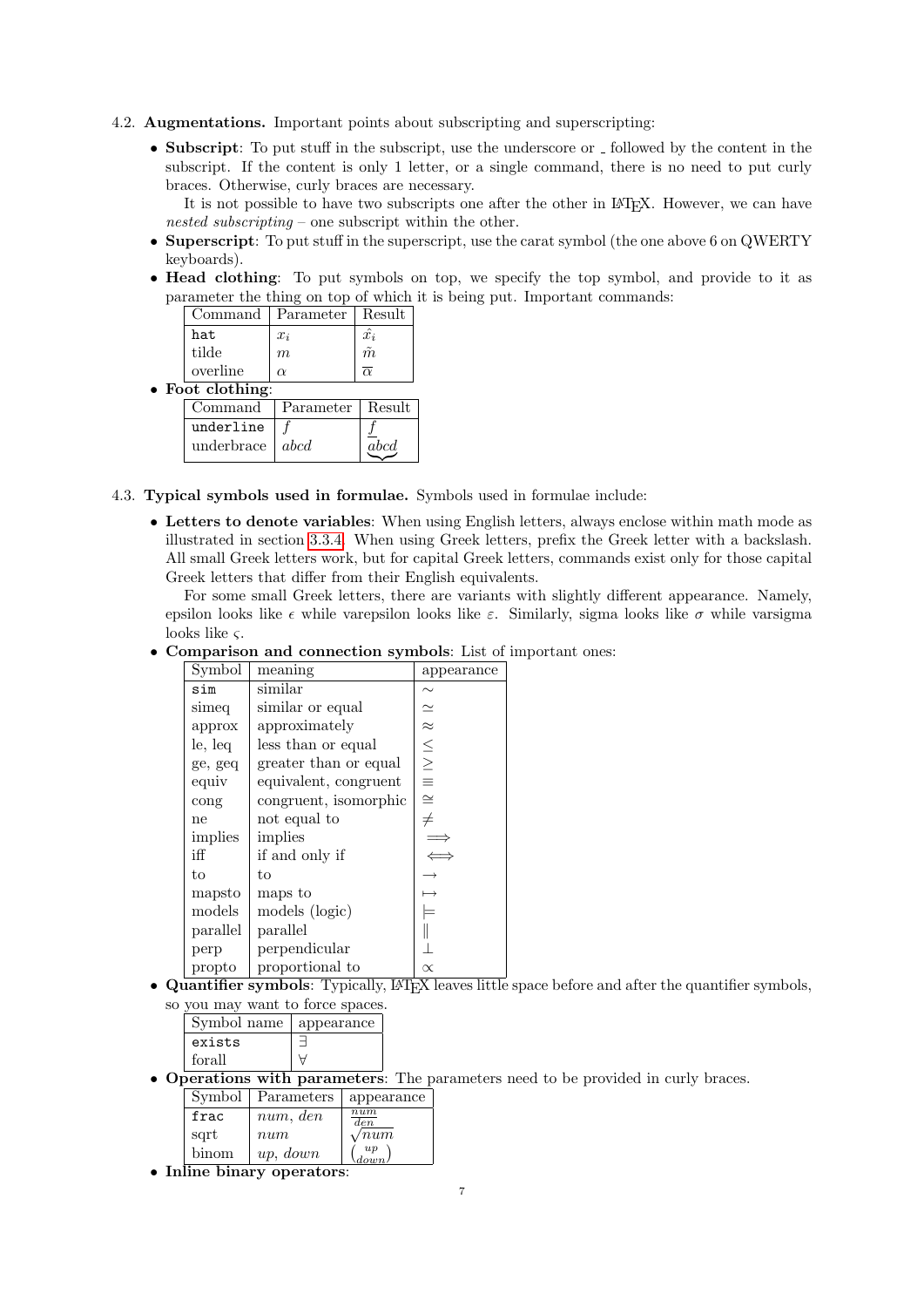| Symbol          | meaning           | appearance    |
|-----------------|-------------------|---------------|
| times           | product           | $\times$      |
| oplus           | direct sum        | ⊕             |
| $_{\rm odot}$   |                   | $_{\odot}$    |
| $_{\rm ofimes}$ | tensor product    | ⊗             |
| cup             | union             | U             |
| cap             | intersection      |               |
| sqcup           | disjoint union    | П             |
| wedge           | wedge product     | Λ             |
| vee             |                   | Ŵ             |
| lor             | logical or        |               |
| land            | logical and       | Λ             |
| in              | member            | ∈             |
| ni              | contains          | $\Rightarrow$ |
| notin           | not a member of   | ∉             |
| subset          | proper subset of  | .<br>C        |
| subseteg        | subset (or equal) | $\subseteq$   |

• Arrows of different kinds: Remember that when the logically correct command exists, do not use the arrow symbol. Thus, use to instead of rightarrow when you mean to say to. Use the implies sign rather than a double right arrow. Remember, the L<sup>AT</sup>EX version of the text should be humanly readable and editable.

| appearance |
|------------|
|            |
|            |
|            |
|            |
|            |
|            |
|            |
|            |
|            |
|            |
|            |

• Summation types: For each operator, there is a subscript, a superscript, and what appears after the operator. The syntax is: operator name (underscore symbol) subscript (carat symbol) superscript followed by whatever comes after it. Also note that these types appear better in display math mode than in the inline math mode used in this table.

Remember the *golden rule for summations*: Always use the sum command, and *not* Sigma, for writing down summations. Always use the prod command, and not Pi, for writing products. While speaking as well, say "summation" and not "Sigma".

| Symbol               | Parameters                              | appearance                       |
|----------------------|-----------------------------------------|----------------------------------|
| sum                  | $i = 1, n, f(i)$                        | $\sum_{i=1}^{\infty} f(i)$       |
| prod                 | $i \in S$ , blank and $i^2$             | $\prod_{i\in S} i^2$             |
| $\operatorname{int}$ | 0, 1, f(x) dx                           | $\int_0^1 f(x) dx$               |
| max                  | $i \in [0,1]$ , blank and $i^2 - i + 3$ | $\max_{i \in [0,1]} i^2 - i + 3$ |
| min                  | $i \in [0,1]$ , blank and $i^2 - i + 3$ | $\max_{i \in [0,1]} i^2 - i + 3$ |
| bigcup               |                                         |                                  |
| bigcap               |                                         |                                  |
| bigwedge             |                                         |                                  |
| bigvee               |                                         |                                  |
| bigsqcup             |                                         |                                  |
| bigoplus             |                                         |                                  |

• Trigonometric and logarithmic functions: These appear in straight font even within math mode. Important symbols include: cos, sin, exp, cot, tan, log, sinh, tanh, and so on.

• Miscellaneous symbols: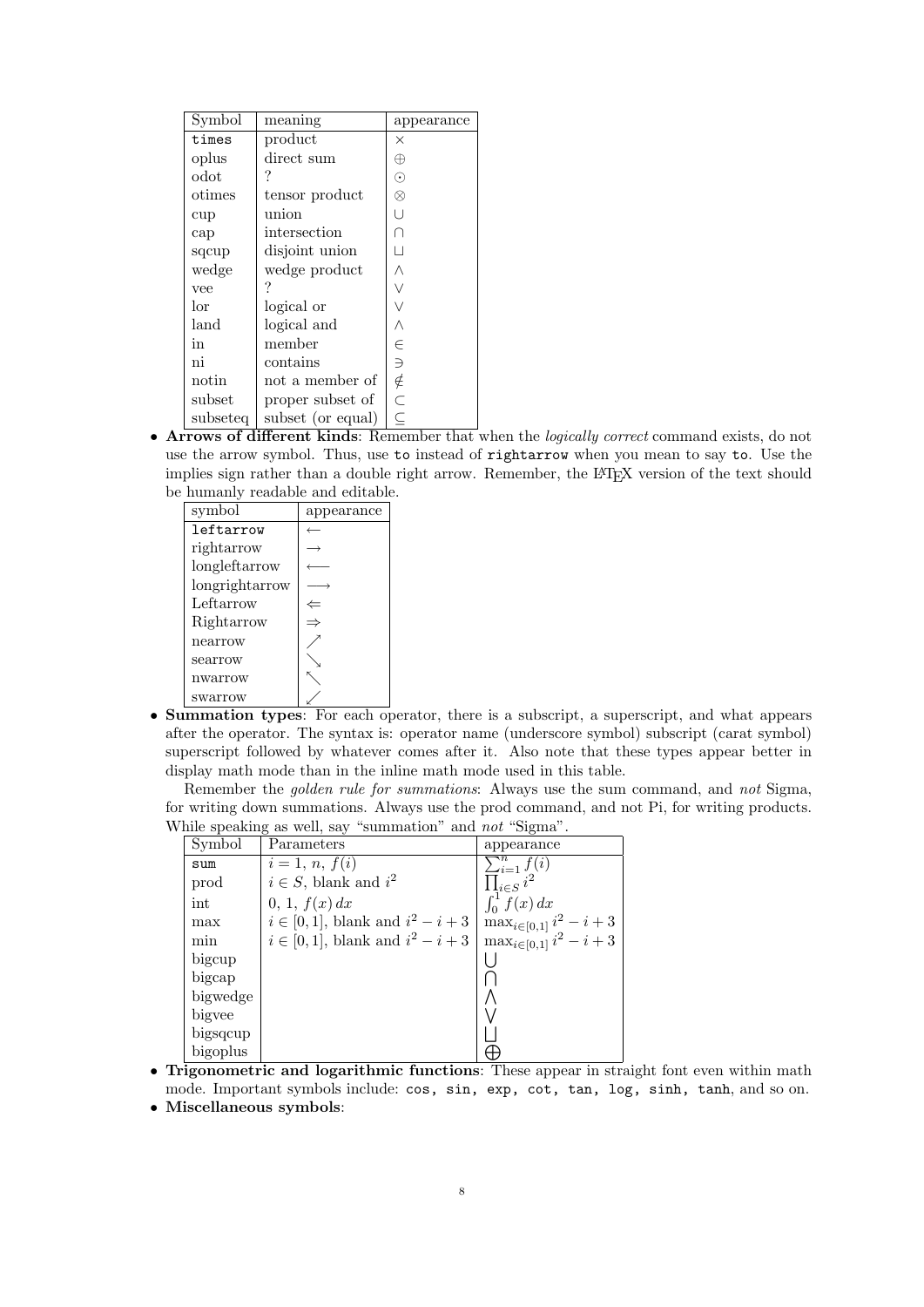| Symbol  | meaning            | appearance |
|---------|--------------------|------------|
| infty   | infinity           | $\infty$   |
| partial | partial derivative | д          |
| angle   | angle              |            |
| surd    | root symbol        |            |
| bottom  | falsehood          |            |
| top     | tautology          |            |

4.4. More fancy letters. Mathematicians probably know more scripts than people in the other sciences – think of an archaic symbol from an archaic script, and the likelihood is that it is used in mathematics. Some typical things used in mathematics:

- The blackboard bold math symbols, given as mathbb. As we know, making bold symbols on the blackboard is rather difficult, so to distinguish certain letters as bold, mathematicians used double lines for those letters. For instance,  $\mathbb R$  for the reals,  $\mathbb C$  for the complex numbers,  $\mathbb Q$  for the rationals,  $\mathbb Z$  for the integers,  $\mathbb N$  for the natural numbers,  $\mathbb H$  for the Hamiltonians, and so on. LATEX allows us to write these symbols via mathbb, thus,  $\mathbb{R}$  is expressed as  $\mathbb{R}$ . Not all people use blackboard bold, but it is a reasonably common convention.
- The German letters and calligraphic letters: mathfrak (for German letters) and mathcal (for calligraphic letters). Here's how a few letters look in mathfrak: g becomes  $\mathfrak{g}$ , h becomes  $\mathfrak{h}$ . Under mathcal,  $A$  goes to  $A$  and  $B$  goes to  $B$ .
- Accents and inflections: Check these out yourself!

<span id="page-8-0"></span>4.5. Making an equation array. Here's a sample proof in mathematics, using an equation array and all:

```
\begin{proof}
 Let $b$ and $c$ be two inverses of $a$. Then we have :
  \begin{eqnarray*}
    b * (a * c) & = & (b * a) * c \text{ by associativity}\\implies b * e & = k e * c \text{ by inverse property}\\implies b \& = \& c \text{ by neutral element property}\end{eqnarray*}
 Thus, every element has a unique inverse.
\end{proof}
```
Note that the ampersand symbols are used for alignment here: the equations are aligned about the equality symbols.

Aligning stuff can be a pain at times, and i don't really know much about it.

### 4.6. Lots of symbols all at once. Here's a long list of equations: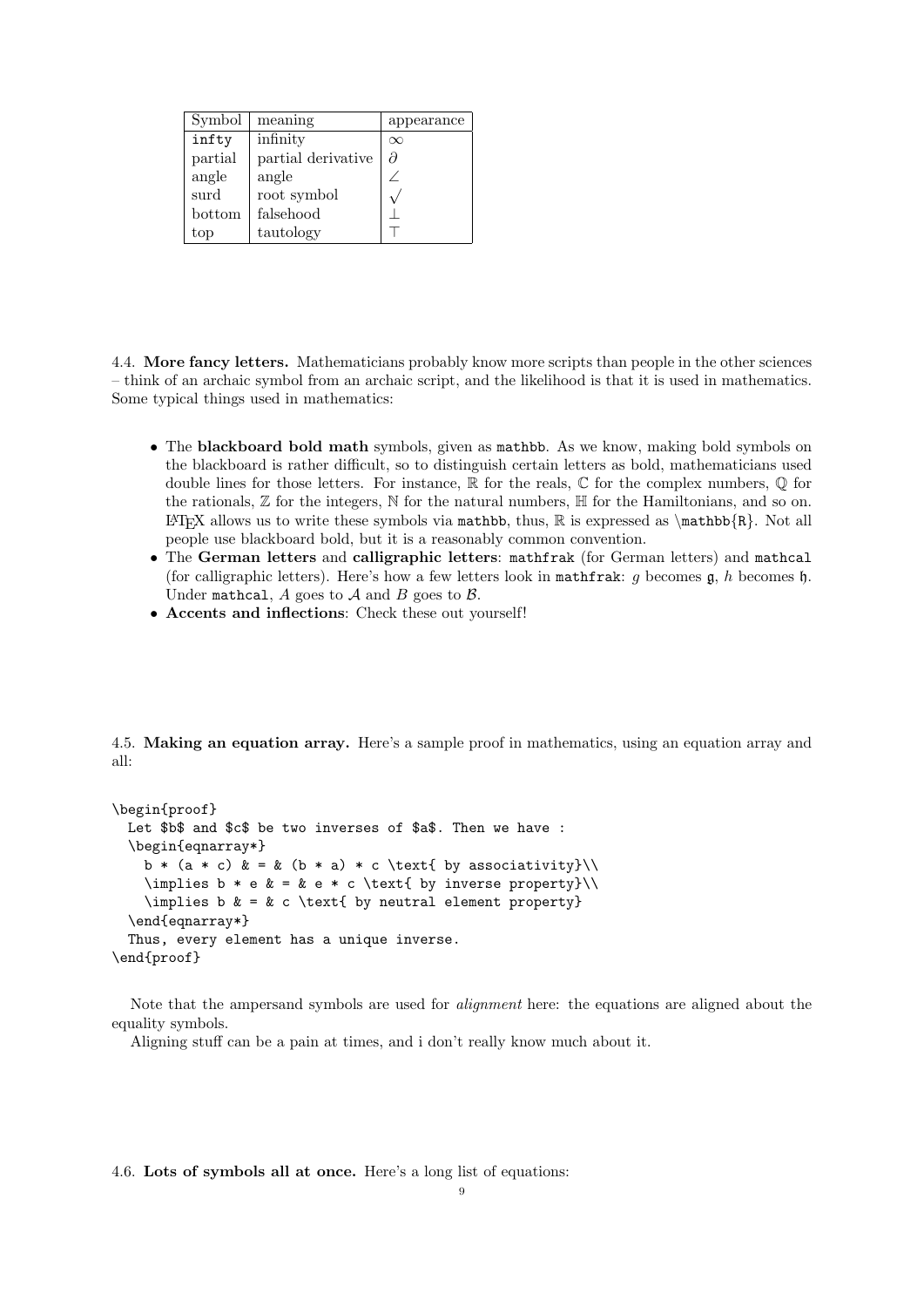$$
\overline{F} = m\overline{a} \text{ (Newton's law)}
$$
\n
$$
\frac{\partial^2 f}{\partial x \partial y} = \frac{\partial^2 f}{\partial y \partial x} \text{ (Fubini's theorem)}
$$
\n
$$
e^{i\theta} = \cos \theta + i \sin \theta \text{ (Euler's formula)}
$$
\n
$$
\cosh^2 x - \sinh^2 x = 1 \text{ (miscellaneous)}
$$
\n
$$
(a+b)^n = \sum_{p+q=n} {n \choose p,q} a^p b^q
$$
\n
$$
\alpha, \beta = \frac{-b \pm \sqrt{b^2 - 4ac}}{2a} \text{ (Quadratic roots)}
$$
\n
$$
|A| + |B| = |A \cap B| + |A \cup B| \text{ (inclusion-exclusion)}
$$
\n
$$
\min_{x \in \mathbb{R}} |x| = 0 \text{ (Exercise)}
$$
\n
$$
\frac{d}{dx} \int_0^x f(x) dx = f(x) \text{ (Fundamental theorem of calculus)}
$$
\n
$$
\sum_{n=1}^\infty n^{-3} \leq \pi^2/6
$$
\n
$$
x^n - 1 = \prod_{d|n} \Phi_d(x)
$$
\n
$$
|G \times H| = |G||H|
$$

The code for these is given below:

```
\begin{eqnarray*}
```

```
\overline{F} \& = \& \mtext{ a} \text{ (Newton's law)}\\frac{\partial^2 f}{\partial x \partial y} & = & \frac{\partial^2 f}{\partial y \partial x} \text{
 e^{i\theta} & = & \cos \theta + i \sin \theta \text{ (Euler's formula)}\\
 \cosh^2 x - \sinh^2 x & = & 1 \text{ (miscellaneous)}\\
  (a + b)^n & = & \sum_{p+q=n} \binom{n}{p,q} a^pb^q\\
 \alpha, \beta & = & \frac{-b \pm \sqrt{b^2 - 4ac}}{2a} \text{ (Quadratic roots)}\\
  |A| + |B| & = & |A \cap B| + |A \cup B| \text{ (inclusion-exclusion)}\\
 \min_{x \in \mathbb{R}} |x| & = & 0 \text{ (Exercise)}\\
 \frac{d}{dx} \int_0^x f(x) \, dx & = & f(x) \text{ (Fundamental theorem of calculus)}\\
 \sum_{n=1}^{\infty} n^{-3} & \leq & \pi^2/6 \\
 x^n - 1 & = & \prod_{d|n} \Phi_d(x)\\
  |G \times H| \& = \& |G||H|\&\end{eqnarray*}
```
## 5. Global structural elements

5.1. The golden rule. The golden rule for global structural elements, is: use the standard stuff out there. Even if you don't *quite like the way* the section and subsection headings appear on-screen, follow the standard way.

As you get more and more comfortable, you can create your own style files that will control the display and show stuff exactly the way you want. Till then, be satisfied with less.

5.2. Sections and subsections. The typical article document class allows sections, subsections, and subsubsections. Section headings appear centered, in small caps, and are number 1,2,3 and so on. Subsections headings appear after section headings, separated by a period (something like 1.2 to indicate the second subsection of the first section). Subsubsection headings appear after the subsection headings separated by yet another period (something like 1.2.1). Subsubsection headings do not make it to the table of contents or bookmarks page.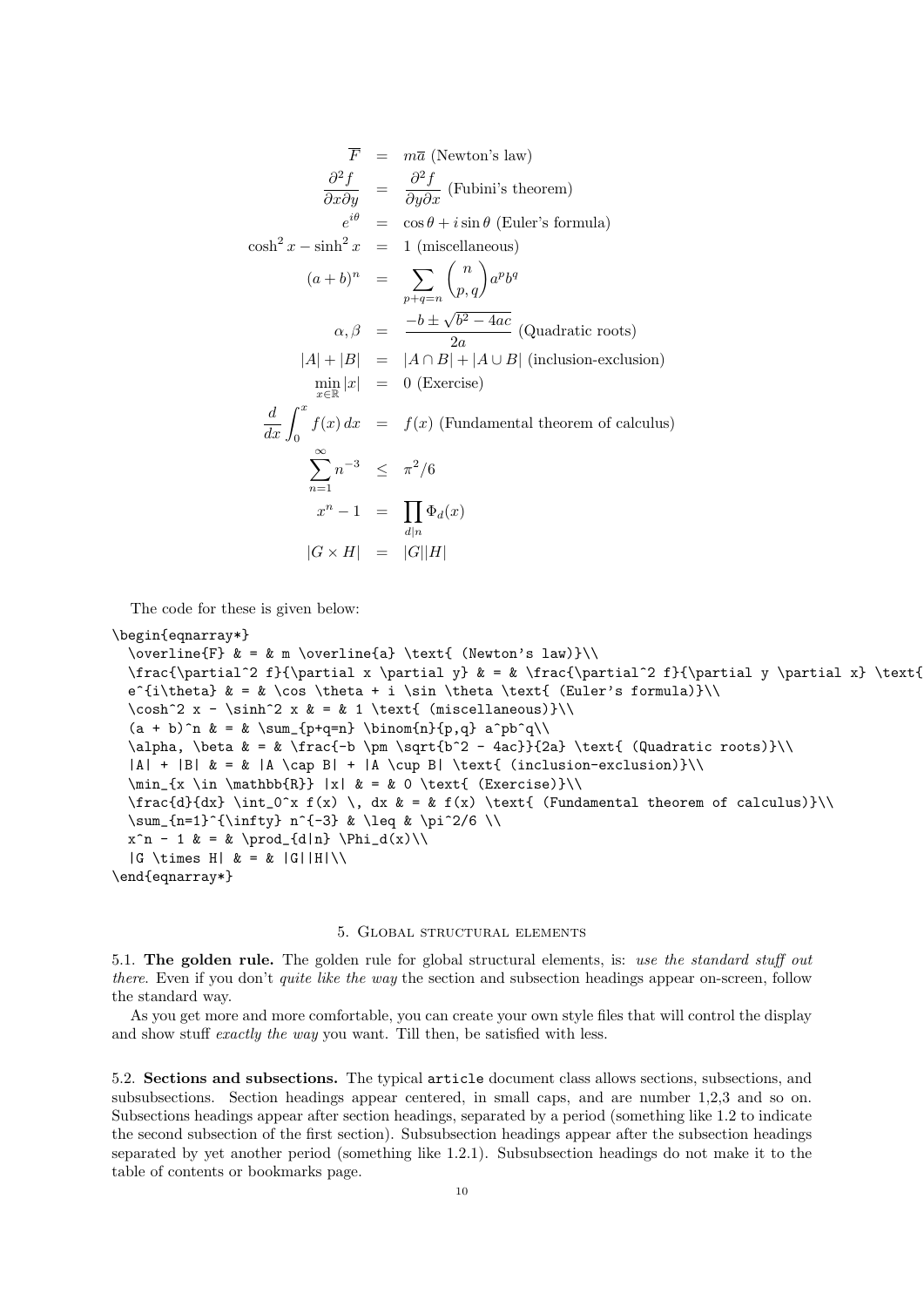<span id="page-10-0"></span>5.3. Table of contents. To print the table of contents, the command is \tableofcontents. Typically, this is given right after the maketitle command.

If the package hyperref is being used, a table of contents automatically appears under Bookmarks, showing section headings as *top-level bookmarks* and subsection headings as *second-level bookmarks*. These bookmarks are not available in a printout.

It is possible to give a separate table of contents title to a section. This can be done by giving the table of contents title as an optional argument in square brackets.

5.4. Section numbering. The general convention for *not numbering* something in L<sup>AT</sup>EX is to put a ∗ after the command. Thus the command section\* creates an unnumbered section, the command subsection\* creates an unnumbered subsection, and the command subsubsection\* creates an unnumbered subsubsection. Unnumbered sections, subsections, and subsubsections have no effect on the section number counts for the numbered sections, subsections and subsubsections.

So far, I haven't felt the need to interfere with the section numbering algorithms of LATEX. However, interference is possible. At any point in the document, there is a section count (that is, which section are we in right now), a subsection count, and so on. There are commands that:

- Increment or decrement the counter by a fixed value.
- Reset the counter to a fixed value.

5.5. Printing a table of contents. Remember the points made about repeated compilation to have the table of contents printed properly.

5.6. Appendices. A LAT<sub>EX</sub> document can have an appendix, with the appendix appearing after the rest of the document is over, but before the command ending the document. The appendix is begun by the \appendix command, and it can have sections and subsections. Sections of the appendix are numbered using capital English letters.

### 6. Local structural elements

6.1. The golden rule. The golden rule for local structural elements, as for global structural elements, is: use the standard stuff out there. Even if the document you finally get doesn't look exactly the way you wanted it. Do not use man-made lists, use the standard lists. Do not try to manually simulate a theorem environment to make it look your own way, use the standard theorem environments. This not only saves you effort, it also helps others who may have to edit your text.

As you get more and more comfortable, you can create your own style files that will control the display and show stuff exactly the way you want. Till then, be satisfied with less.

6.2. List environments. LATEX views a list as a sequence of items. Each list starts off with a  $\epsilon$  begin{list environment} command, each item begins with a  $\iota$  item command, and the list ends with a  $\iota$  endlist environment command.

The three list environments differ in the way they view the items:

- The enumerate environment gives numbers to the items. This is the equivalent of *ordered list* or ol in HTML.
- The itemize environment gives bullet points to the items. This is the equivalent of unordered list or ul in HTML.

For instance, the LAT<sub>EX</sub> for this list you're reading is of the itemize type.

• The description environment is somewhat different. Read about it yourself.

The above list's L<sup>AT</sup>FX source:

### \begin{itemize}

\item The {\tt enumerate} environment gives numbers to the items. This is the equivalent of {\em ordered list} or {\tt ol} in HTML.

\item The {\tt itemize} environment gives bullet points to the items. This is the equivalent of {\em unordered list} or {\tt ul} in HTML.

For instance, the  $\text{LaTeX} \setminus$  for this list you're reading is of the {\tt itemize} type.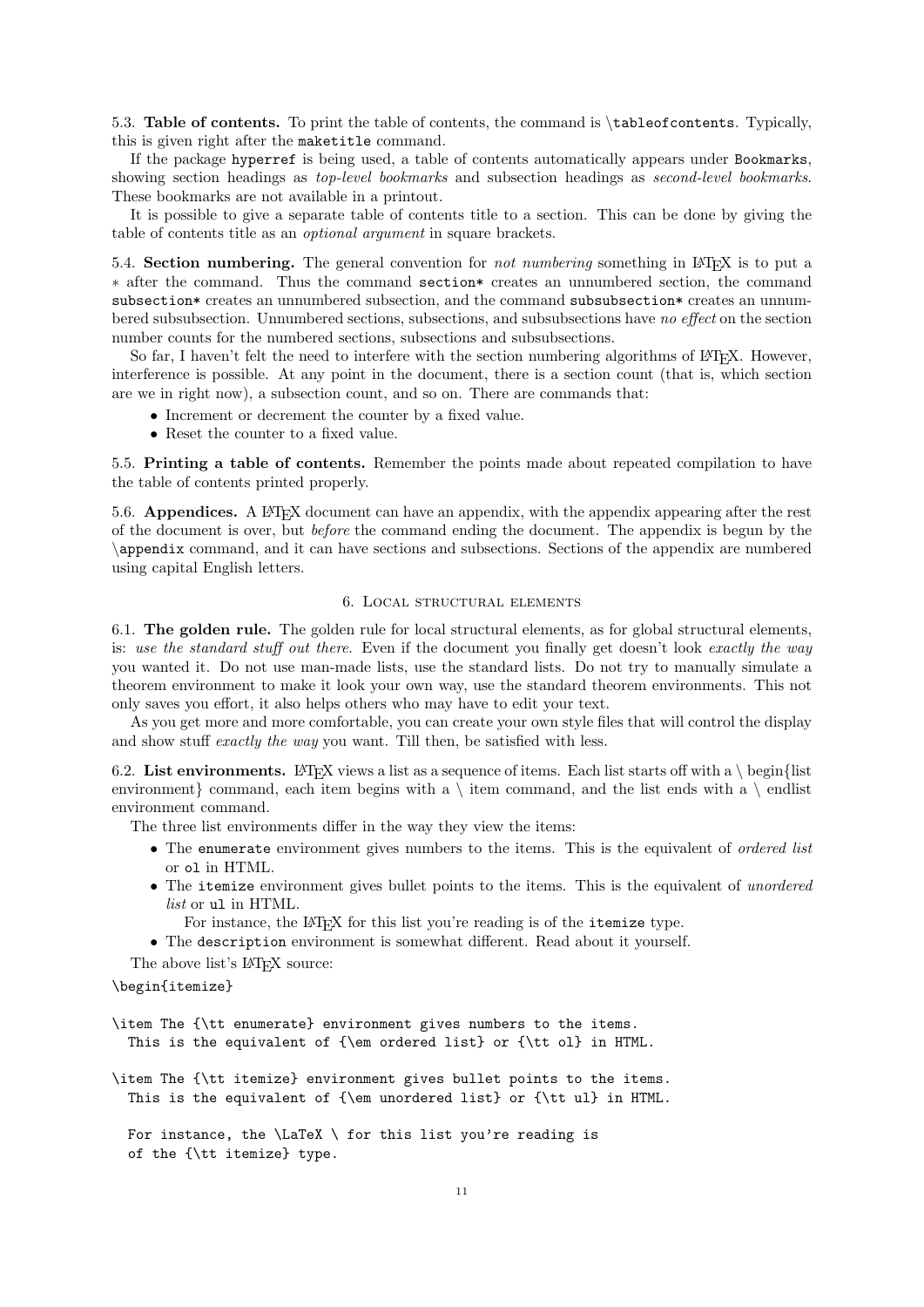\item The {\tt description} environment is somewhat different. Read about it yourself.

#### \end{itemize}

Explore for yourself to find how LAT<sub>EX</sub> handles nested lists. The golden rule: whenever making lists, use the list environments.

<span id="page-11-1"></span><span id="page-11-0"></span>6.3. Theorem environments. You've probably often seen stuff like this in mathematical texts:

Theorem 1 (Beals' conjecture). The equation

 $x^m + y^n = z^l$ 

has no solutions for x, y and z pairwise relatively prime positive integers, and  $m$ , n and l all positive integers greater than 2.

Corollary 1 (Fermat's Last Theorem: Wiles '94). The equation

 $x^n + y^n = x^n$ 

has no solutions for  $x, y, z \in \mathbb{N}$  with  $n \geq 3$ .

*Proof.* The only observation needed is that if the equation  $x^n + y^n = z^n$  has a solution, then the gcd of any two of x,  $y$  and z divides the third. Hence, dividing by this common gcd, we get a solution where the entries are pairwise relatively prime. This contradicts Theorem [1](#page-11-0) and we are done.

This is the code dump of the stuff:

```
\begin{theorem}[Beals' conjecture]\rm\label{beals}
 The equation x^* + y^n = z^1$ has no solutions for $x$, $y$ and $z$
 pairwise relatively prime positive integers,
 and $m$, $n$ and $l$ all positive integers greater than $2$.
\end{theorem}
\begin{corollary}[Fermat's Last Theorem: Wiles '94]\rm
 The equation x^n + y^n = x^n$ has no solutions for x,y,z \in \Nwith $n \geq 3$.
\end{corollary}
\begin{proof}
 The only observation needed is that if the equation x^n + y^n = z^nhas a solution, then the gcd of any two of x\, y\ and z\ divides the third. Hence, dividing by
 are pairwise relatively prime. This contradicts Theorem \ref{beals}
 and we are done.
\end{proof}
```
Here's how theorem environments work:

• We first need to *inform* LATEX of our new type of *theorem*. Possible things could be: definition, fact, claim, lemma, conjecture, open problem and so on. While informing, we write commands like these:

```
\newtheorem{theorem}{Theorem}
\newtheorem{crl}{Corollary}
\newtheorem*{claim}{Claim}
\newtheorem{propn}[theorem]{Proposition}
```
The *first compulsory argument* is the *environment name* as we write it in the LAT<sub>EX</sub> source code. The second compulsory argument is the screen name of the environment. By default, each theorem environment has is own numbering, starting from 1, and going up by 1 each time.

However, writing newtheorem\* makes the theorem environment unnnumbered.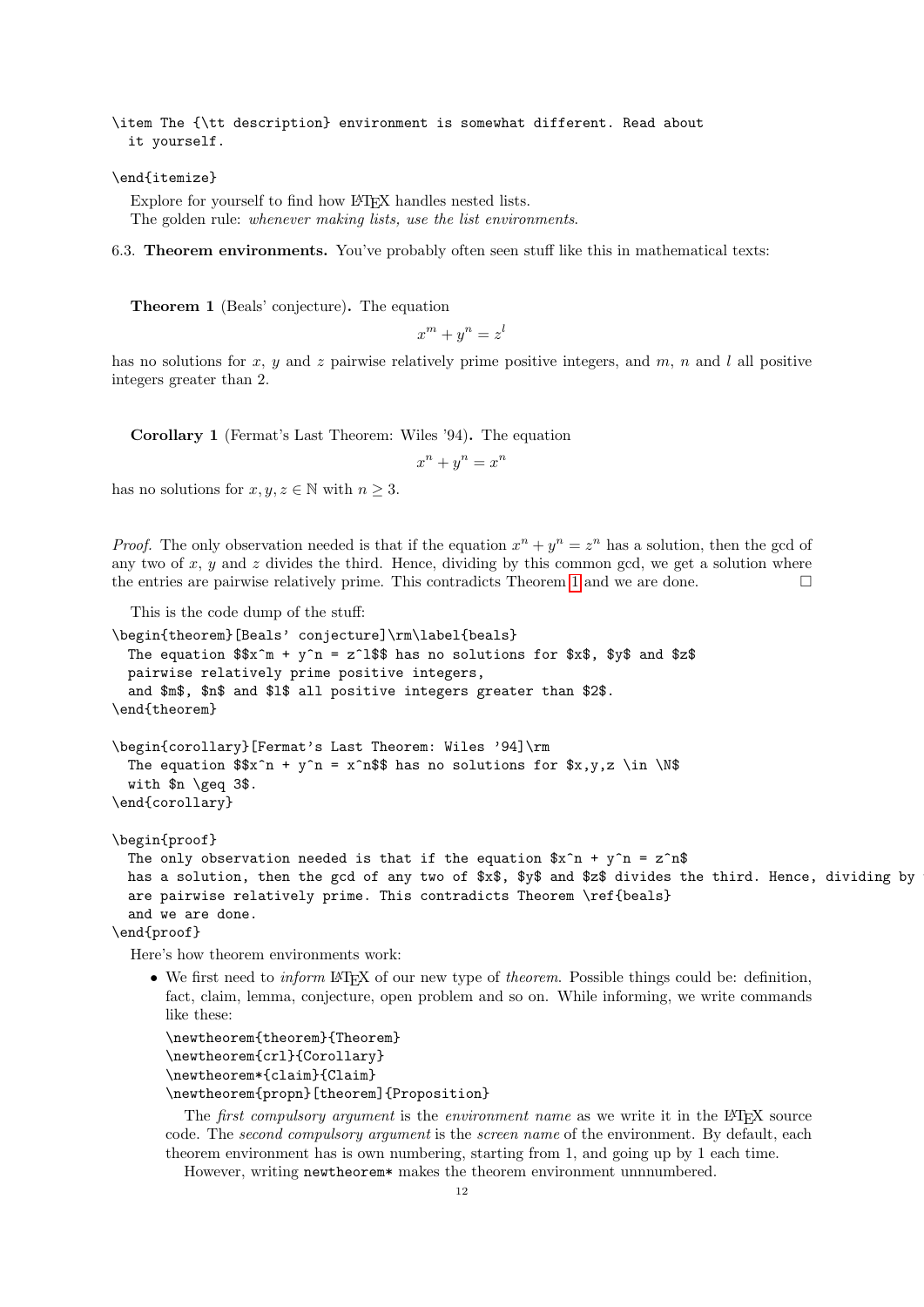<span id="page-12-0"></span>The *optional argument* can ask the theorem environment to number as per some other theorem environment. Thus in the fourth line, putting [theorem] tells LATEX that the counter for propositions is to be shared with that of theorems. For this optional argument, it is also possible to put [section], indicating that each theorem is labelled by its section.

• Let's look more closely at the way we had written out Beals' conjecture:

```
\begin{theorem}[Beals' conjecture]\rm\label{beals}
 The equation x^* = y^n = z^1$ has no solutions for x^* = x^* + y^* and z^* = z^npairwise relatively prime positive integers,
 and $m$, $n$ and $l$ all positive integers greater than $2$.
\end{theorem}
```
The word after begin is the environment name (not the screen name). There is then an optional argument, which gives the name of the theorem. The rm command after that is to make the text following it come in Roman text rather than emphasized (which is the default for theorem environments). The label, as we shall see section [7.2,](#page-13-0) is so that the theorem can be referred to later in the text.

6.4. Mathematical environments. A mathematical environment is one which operates in display math mode. Here are the important mathematical environments:

- equation and equation\*: equation is the numbered variant and equation\* is the unnumbered one. Equation often includes inequations as well ... as long as they're facts.
- eqnarray and eqnarray\*: We already saw this in section [4.5.](#page-8-0) Remember that in the eqnarray environment, all the equation receive numbers, while in the equations environment, the equations are unnumbered.

6.5. **Tabular environments.** If you're looking for LAT<sub>EX</sub> to type in resumes and CVs, you'll need to learn the tabular environments. Here's how one of the tables we saw earlier on looks:

```
\begin{tabular}{|l|l|}
 \hline
 Final type & Command\\
 \hline
 DVI & {\tt latex}\\
 PDF & {\tt pdflatex}\\
 RTF & {\tt latex2rtf}\\
 HTML & {\tt latex2html}\\
 XML (addon) & {\tt ttm}\\
 \hline
\end{tabular}
```
A quick explanation of the tabular environment:

- The first line tells LAT<sub>EX</sub> to begin the tabular environment. It also needs to specify the *number* of columns, the alignment of each column, and whether to have a separating vertical line between columns. This saying |l|l| means: make a leftmost vertical line, then have a left-aligned column, make a vertical line, then have another left-aligned column, and then make another vertical line. Simply saying  $111 | r$  would mean three left-aligned columns, then a vertical line, and then a right-aligned column.
- The hline command makes a horizontal line. I chose to make a horizontal line on top, after the header row, and at the end of the table.
- For each row, the column entries are separated by  $\&$  signs. The end of each row is indicated by the double backslash (same as the new line symbol in ordinary text mode).

## 7. Embellishments

7.1. Indexing. Here's the golden rule of indexing: *index your document as you write it*. Going through the document a second time in order to find stuff to index is a *real and unnecessary pain*. Moreover, indexing while writing forces one to write more carefully.

Here's an example of indexing in practice:

A subgroup of a group is termed {\em normal}\index{subgroup!normal} if it is invariant under all inner automorphisms of the group.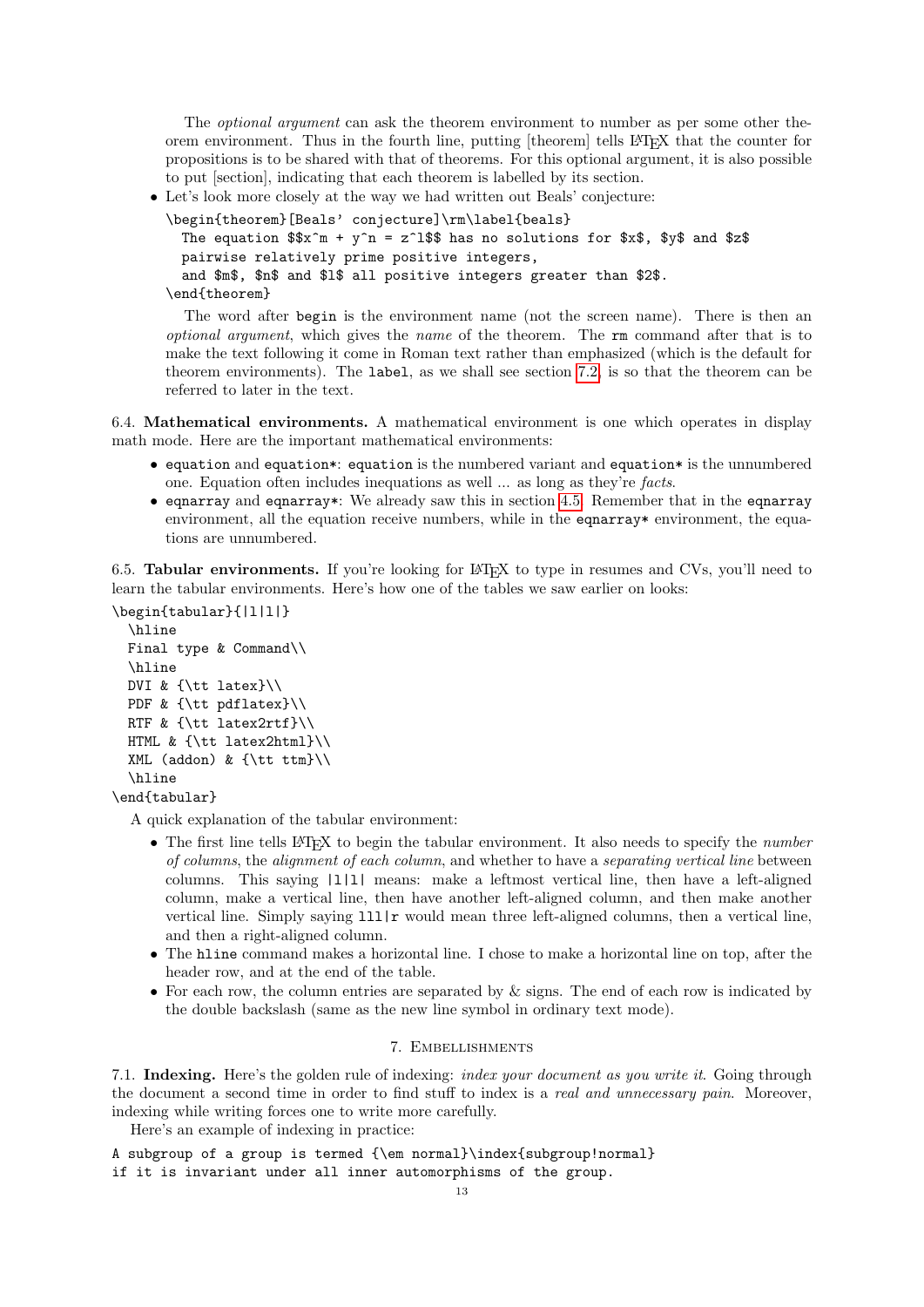<span id="page-13-2"></span>Here's how indexing works:

- At a certain point in the LATEX document, the index request is made. The index request uses the index command followed by the entry as it should appear in the index. The entry could be a plain word or number, or it could be a nested entry. For instance, subgroup!normal means the entry normal nested under the entry subgroup. The index also has other feature, such as redirecting from one index entry to another.
- During the first pass of compilation, a .idx file is created (with the same base name) storing all the index entries, along with the relevant page. Each time a compilation is done, this file is updated.
- When makeindex is run on the .idx file, the index entries are sorted alphabetically, and the new sorted index is stored in the .ind file with the same base name.
- When the original LATEX document is compiled *after* the . ind file has been created, the . ind file is printed out wherever the document contains the printindex command.

<span id="page-13-0"></span>7.2. Labels and references. A typical mathematical document refers back frequently to its own results and sections. The section number of a section is determined at run time, and hence it should not be put in the L<sup>AT</sup>EX source. The way L<sup>A</sup>TEX handles this is:

- Insert a label with a label name for any section, theorem or other object you think you may want to refer to. This works via the label command.
- At any place where you want to refer back to it, use the ref command, quoting the label name used.

If you use the package hyperref, an internal clickable link is created in the PDF file. Here are things to which labels can be put:

- Chapters, sections, and subsections
- Equations (numbered)
- Theorems or other things in a theorem environment

However, the set of label names is common, so the same label name cannot be used for two different objects even if they are of different types.

For instance, in subsection [6.3,](#page-11-1) we had Beals' conjecture (Theorem [1\)](#page-11-0). Check out the use of the label command there and the way it links up to this.

The above paragraph looks thus in verbatim:

For instance, in subsection \ref{theoremenv}, we had Beals' conjecture (Theorem \ref{beals}). Check out the use of the label command there and the way it links up to this.

The golden rule for labels and references are: *create the label for an object at the time you create the* object, rather than when you need to refer back to it.

7.3. Footnotes. At the point where you want the footnote inserted, simply throw in the command footnote with the content of the footnote<sup>[1](#page-13-1)</sup> in curly braces. LAT<sub>E</sub>X will automatically figure out the layout and appearance so that the footnote appears on the same page as the text, and so that, if the footnote is too long, it gets split across pages. Here's how the above looked:

At the point where you want the footnote inserted, simply throw in the command {\tt footnote} with the content of the footnote\footnote{Like

this} in curly braces.  $\text{UnText} \ will automatically figure out the$ layout and appearance so that the footnote appears on the same page as the text, and so that, if the footnote is too long, it gets split across pages. Here's how the above looked:

7.4. Bibliography. LATEX also offers in-built support for the creation of bibliographies. A bibliography is a list of references. In the article environment, the bibliography is printed at the end, under the header REFERENCES, whereas in the report environment, it is printed under the header BIBLIOGRAPHY.

Bibliographies are very similar to list environments, and a typical bibliography looks like:

\begin{thebibliography}{9} \bibitem{Vipul} Vipul Naik,

<span id="page-13-1"></span> $1$ Like this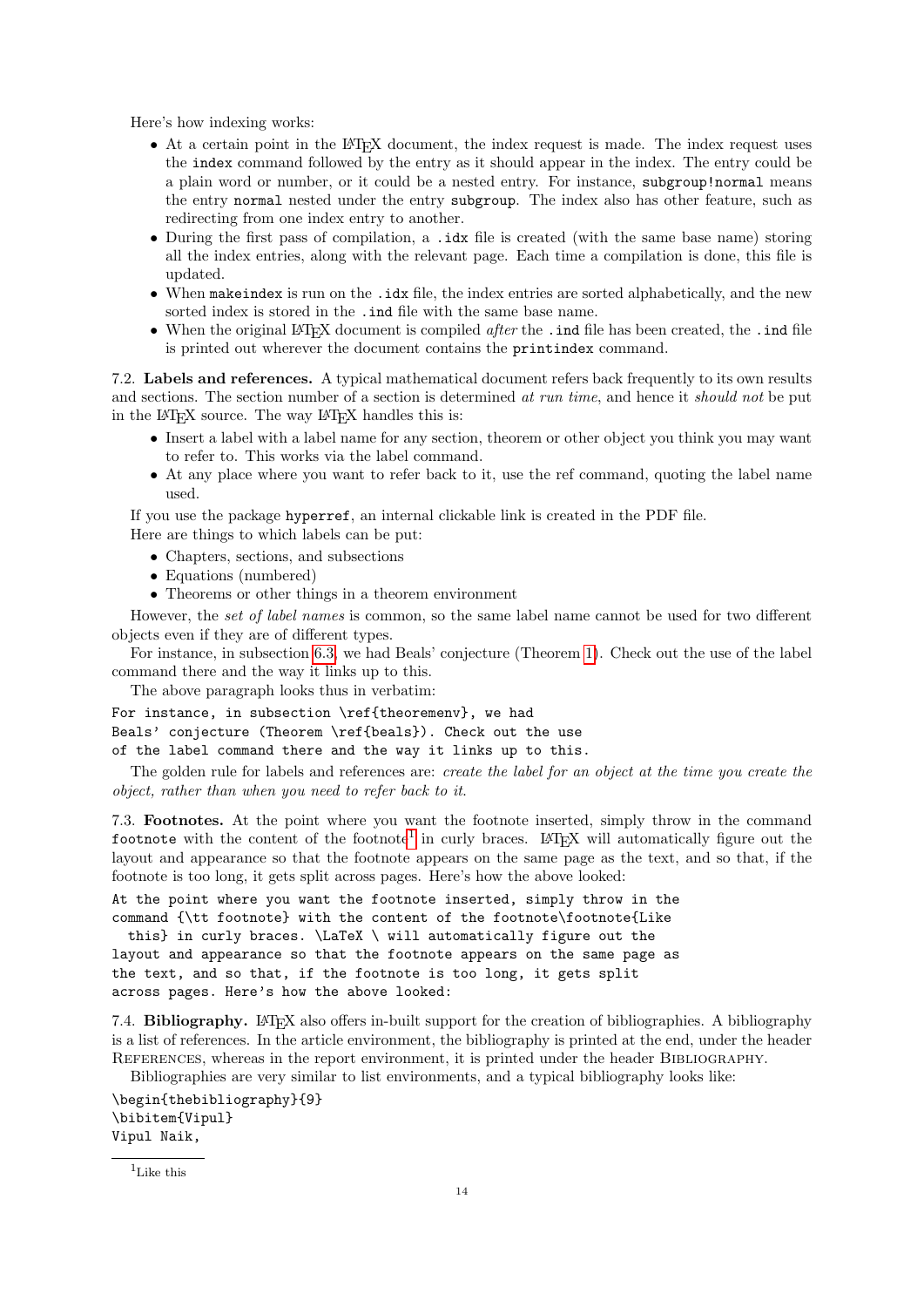<span id="page-14-0"></span>Introduction to LaTeX, LaTeX Books, 2007.

```
\bibitem{Cinderella revisited}
Vipul Naik,
Cinderella in the Internet age,
Fairy Tales, 2008.
\end{thebibliography}
```
A couple of points:

- The number 9 occurring there is called a widest-label parameter, and is typically chosen as a number higher than the total number of bibliography items.
- Each bibliography item begins with \bibitem, followed by the label of the item in curly braces. The two items here are labeled vipul and Cinderella revisited. These labels can be invoked elsewhere in the document, using the cite command. So, I can say:

```
According to \cite{vipul}, LaTeX is easy to learn.
```
This will print the reference number for the bibliography item vipul, in square braces.

• The text of the bibliography item following the label, is what gets printed for that item.

As with other forms of cross-referencing, multiple compilations are needed to get all the references correct.

### 8. Other miscellanea

8.1. Diagrams in LAT<sub>E</sub>X. LAT<sub>E</sub>X does offer a lot of diagramming support, but since I've never used it directly, I cannot comment much on it.

LATEX can also import diagrams/figures of other formats. The package graphicx is typically used to aid in this importing. Imports can be from files of type eps (ecapsulated postscript) whne compiling to DVI and using DVIPS after that. There is some issue of *drivers* for graphicx that you can read more on at the "Not-so-short guide to L<sup>AT</sup>FX2e" (section [2.1\)](#page-1-0).

Depending on the kind of diagrams you are keen on drawing, you may find suitable style files for those kinds of diagrams. Given the ongoing fascination of mathematicians with categories and morphisms, many packages exist that help ease the drawing of diagrams with lots of arrows and morphisms. Those who write a lot about finite state automata take the help of packages designed for easy construction of automata.

8.2. Presentations. LATEX has an in-built document class called slides, which can be used for rudiemntary slide making. However, much better and more advanced slide preparation can be done using things like beamer and prosper. Here's how a typical slide in beamer looks:

```
\begin{frame}
  \frametitle{Existence of undecidable problems}
  \pause
  \begin{itemize}
  \item Turing Machine descriptions are of finite length \pause
  \item Countably many turing machines only \pause
  \item Only countably many computable functions!\pause
  \item Boolean functions correspond to subsets of strings, uncountable. \pause
  \item Clearly shows existance of undecidable problems\pause
  \end{itemize}
 Doh...a mathematician's proof, is there a constructive proof?
\end{frame}
  The top stuff is as follows:
\documentclass{beamer}
\mode<presentation>
{
\usetheme{Marburg}
}
```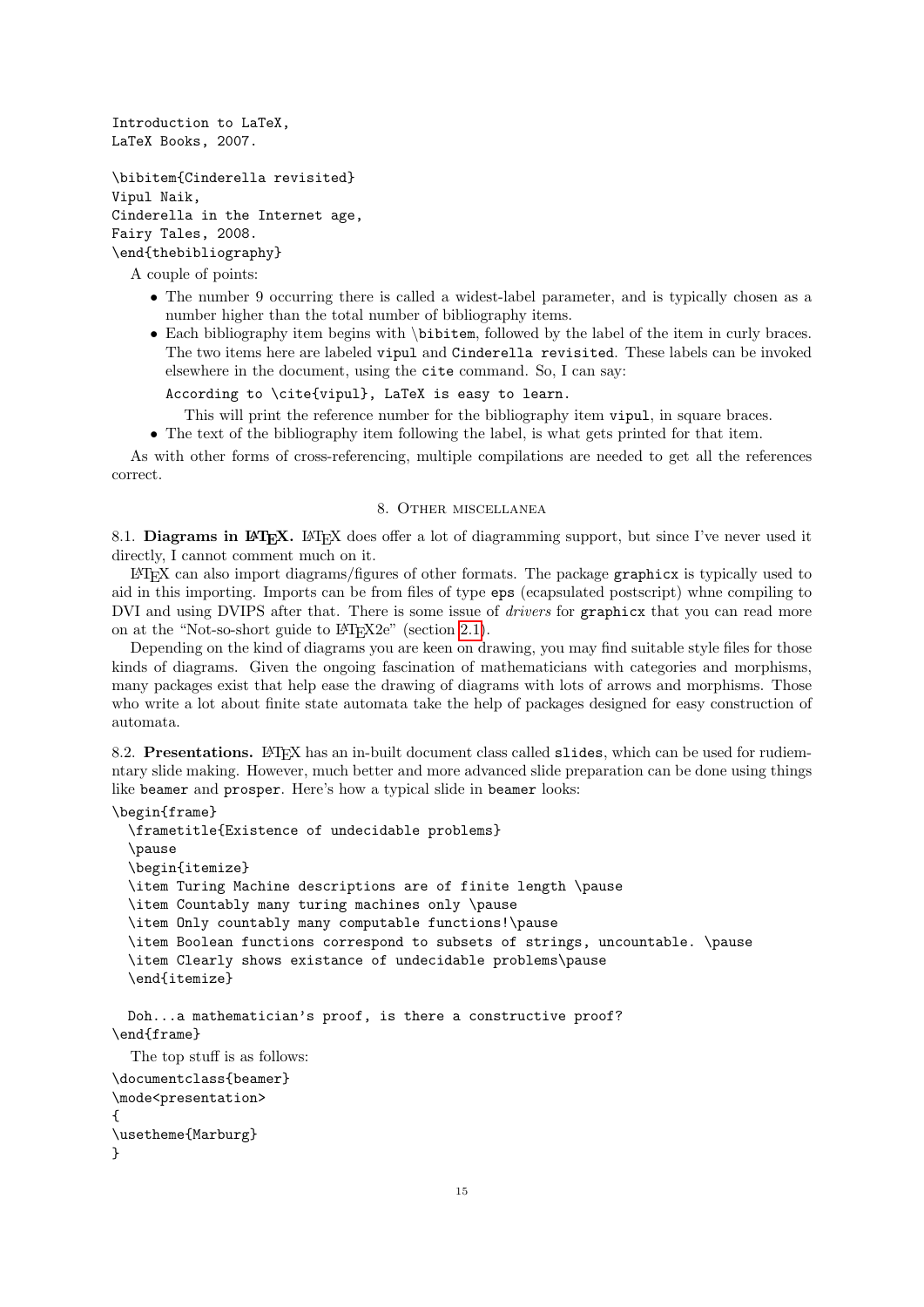```
\usepackage{graphicx}
\usepackage{amsfonts}
\title{Which game is harder?}
\author[Ramprasad Saptharishi]{Ramprasad Saptharishi
}
\institute{
 Chennai Mathematical Institute\\Third Year B.Sc Mathematics
}
\date{September 6, 2006}
```

```
\AtBeginSection[]{
\begin{frame}<beamer>
\frametitle{Outline}
\tableofcontents[currentsection]
\end{frame}
}
```
#### 9. WRITING MATHEMATICS IN LATEX

9.1. Think directly in LAT<sub>EX</sub>. Think: what is the difference between native language speakers and non-native speakers? Native language speakers tend to formulate their thoughts in the language, so the words and sentences come out the correct way. Non-native speakers often need to think in another language, then perform a literal translation, and speak out the translated text.

Ideally, you want to directly convert your mathematical thoughts into a pretty-looking LATEX file. It is important that you do so with no gap between thought and result, with no barrier to putting your thoughts down. And this is possible, it is not difficult, all it requires is a bit of practice at *directly puouring your* thoughts into  $\mathbb{F}T_{F}X$  rather than first putting them in another format and then T<sub>E</sub>Xing it out.

9.2. Use words and not symbols. Do not use symbols where words convey the meaning better. In particular, in a verbal explanation, avoid using symbols. Your goal should be that an English editor should be able to work directly with your LATEX source. Take pride in keeping the content readable and editable.

Here's a passage with symbols overused:

```
A group is a set $G$ with a binary operation $*$ such that $\forall
g,h,k \in G$, we have g * (h * k) = (g * h) * k$ (associativity) and
\text{S\text{-}k} = \frac{1}{2} \cdot \frac{1}{2} \cdot \frac{1}{2} \cdot \frac{1}{2} \cdot \frac{1}{2} \cdot \frac{1}{2} \cdot \frac{1}{2} \cdot \frac{1}{2} \cdot \frac{1}{2} \cdot \frac{1}{2} \cdot \frac{1}{2} \cdot \frac{1}{2} \cdot \frac{1}{2} \cdot \frac{1}{2} \cdot \frac{1}{2} \cdot \frac{1}{2} \cdot \frac{1}{2} \cdot \frac{1}{2} \cdot \frac{1}{2} \cdot \frac{1}{2} \cdot \frac{1}{2} \cdot \frac{1}{2} \cdot \frac{1}{2} \cdot \fracg^{-\{-1\}}\ such that g * h = h * g = e\. Associativity \limplies\inverse is unique.
```
A better version:

A group is a set \$G\$ with a binary operation \$\*\$ satisfying the conditions of associativity, identity element, and existence of an inverse. Associativity means that the order of parenthesization is unimportant whne computing products (viz  $g * (h * k) = (g * h) * k$ for all \$g,h,k \in G\$). An identity element is an element \$e\$ such that left (or right) multiplication with \$e\$ is the identity map (viz  $fg * e = e * g = g$  for all \$g \in G\$) An inverse to \$g\$ is another element  $h$ \$ such that both  $g * h$ \$ and  $h * g$ \$ are equal to \$e\$.

#### \begin{eqnarray\*}

```
\text{Associativity}: g * (h * k) & = & (g * h) * k \ \forall \ g,h,k \in G\\
\text{Identity element}: \exists \ e \in G \text{ such that } g * e & = & e * g = g \forall g \in
```

```
\text{Inverse}: \forall g \in G, \exists h \in G \text{ such that } g * h & = & h * g = e\\
\end{eqnarray*}
```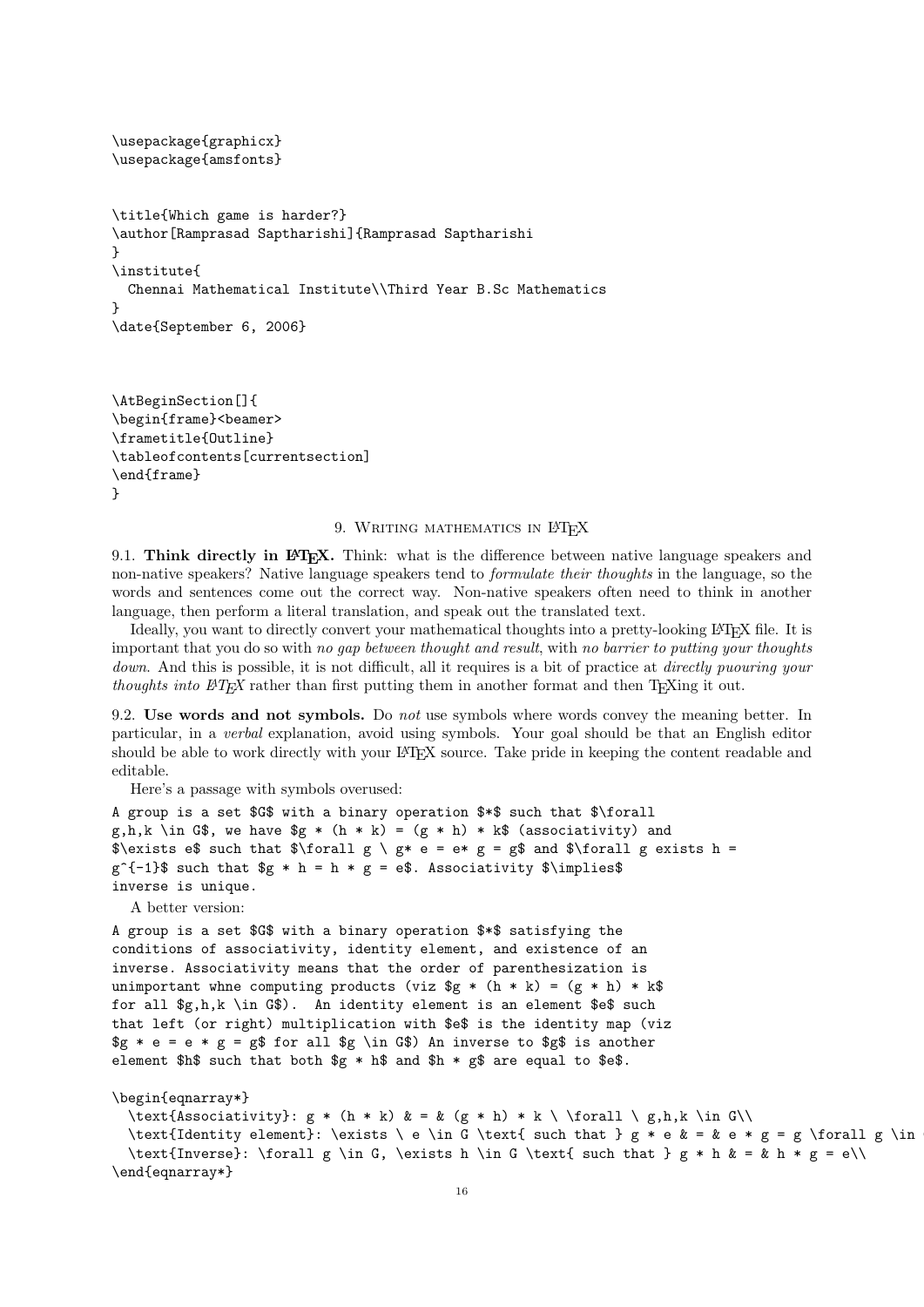<span id="page-16-0"></span>In particular, avoid putting quantifier and logic symbols within text.

- 9.3. Local concerns. Keep thinking locally of the following
	- Am I giving a list of things? Which list environment is best suited?
	- Am I providing data that is best expressed tabularly? How should the table look?
	- Am I providing a new theorem, definition ,fact, result, conjecture etc.? What theorem environment should I use? What name should I give it?
	- Is the section/theorem I am stating worth referring back to? What label should I give it?
	- Is the term I am introducing/refering to worth indexing? What should I index it by?
- 9.4. Global concerns. Think of these:
	- What is the purpose of my writing this document?
	- What is the overall organization of the document? What is the top-level breakup into sections and subsections?
	- What should the abstract contain?
	- How will a reader locate stuff he/she is looking for within the document, easily?

#### 9.5. What all you can use LAT<sub>F</sub>X for.

- (1) Scribing or preparing class notes: When doing this as a collective effort, use a scribe style file and follow a uniform pattern in terms of both layout and content.
- (2) Jotting down ideas in rough: Type in a quick abstract to indicate the main ideas you have. Give section names for the rough idea structures, and expand the ones you are clear upon.
- (3) Writing articles for others to view: Similar to the previous one, except that you should be more careful about global structure. If the others happens to be a journal, be very clear of the style requirements of the journal as well as their submission instructions.
- (4) Creating presentations: Not really covered in this talk.

#### 10. New STUFF AND STYLE FILES

10.1. New commands. Three important commands to create new commands are:

(1) newcommand: Here's how newcommand works. The first parameter is the command name. The command name must begin with a backslash, and must not conflict with existing LATEX commands. The second parameter is the *command action*. LAT<sub>EX</sub> simply replaced the command name with the command action. The preplacement is done iteratively.

It is possible to create commands that accept one or more parameters. In this case the newcommand command itself must be given an optional parameter that counts the number of parameters.

The command action refers to the  $i^{th}$  parameter as  $\#i$ .

Some of the new commands that I often use:

 $\newcommand{\C}{\mathbb{C}}$ 

```
\newcommand{\R}{\mathbb{R}}
```

```
\newcommand{\defined}[1]{{\bf #1}\tiny(defined)\normalsize}
```

```
\newcommand{\definedind}[1]{\defined{#1}\index{#1}}
```

```
\newcommand{\definedproperty}[3]{\defined{#1}\index{#3 #2}\index{#2!#3}}
\newcommand{\sdefinedproperty}[2]{\definedproperty{#2 #1}{#1}{#2}}
```
Let's understand these one by one. The first two lines simply create a shortcut for printing the blackboard bold complex numbers and real numbers. The third line is a little more complicated. It takes in an argument, and prints out that argument in bold face, followed by a tiny little thing saying (defined). Essentially, whenever I'm defining a term, I use the defined command.

The fourth command definedind, in addition to indicating that the new term has been defined, also automatically indexes the same entry.

Interpret the fifth and sixth commands yourself!

- (2) newtheorem creates a new theorem environment. This was already discussed in section [6.3.](#page-11-1)
- (3) newenvironment creates a new environment. Evey environment has a \begin{environmentname} followed by stuff within the environment, followed by a  $\end{math}$  environment} command. To create a new environment, we must specify the action at the beginning and the action at the end. Thus, the first argument is the *environment name*, the second argument is the *beginning action*, and the third argument is the ending action.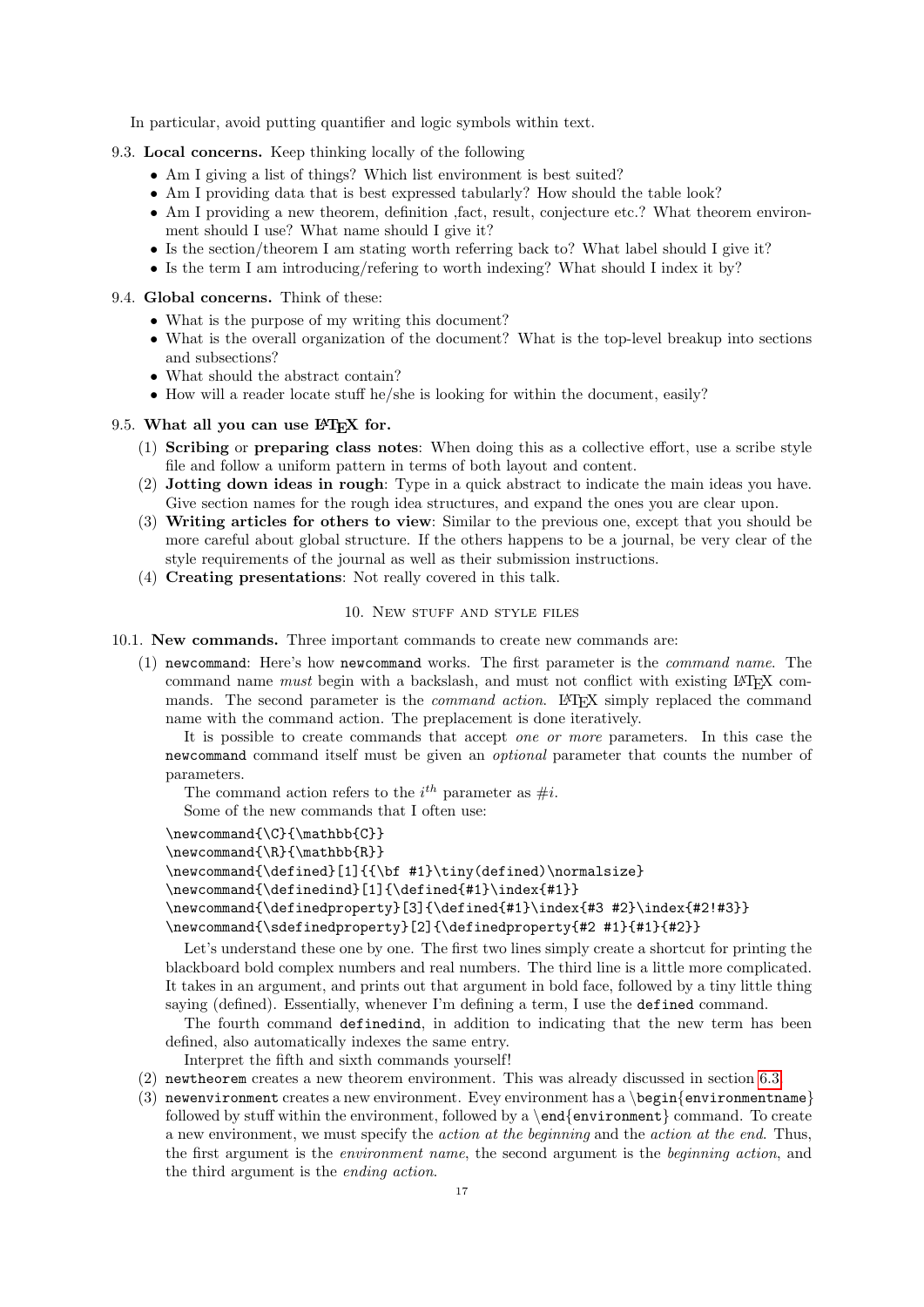```
Some examples of environment definitions:
```

```
\newenvironment{pointstoponder}
      {\begin{center}{\sc Points to Ponder}\end{center}\begin{itemize}}
      {\end{itemize}}
\newenvironment{concepttester}
      {\begin{center}{\sc Concept Testers}\end{center}\begin{enumerate}}
      {\end{enumerate}}
\newenvironment{pauseandrecall}
      {\begin{center}{\sc Pause and Recollect}\end{center}\begin{enumerate}}
      {\end{enumerate}}
```
The first line of these creates a new environment titled pointstoponder. When such an environment is begun, the words POINTS TO PONDER are printed in the middle of the line. Then a list environment is begun. At the end of the environment, the list environment is also closed.

Other new environments can be similarly analyzed.

10.2. Creating a style file. A style file is just your (or somebody else's) personal style of LATEXing things out. As you start writing more and more mathematical documents, you'll frequently find yourself needing a standard set of new commands, theorems and environments. You might also develop tastes for how the title, author and other details should be displayed, what should come in the headers and footers, and so on. All this needs to go into your style file.

In some cases, other people may impose their style files on you. This may be necessary if notes for a lecture series are being scribed by different people, or if papers have to be submitted for a journal with a particular format. Externally imposed style rules include:

- What environments to use for theorems, claims, propositions, lemmas, corollaries.
- How to create references or bibliography.
- Whether to have an index, table of contents, abstract, footnotes, or other embellishments.